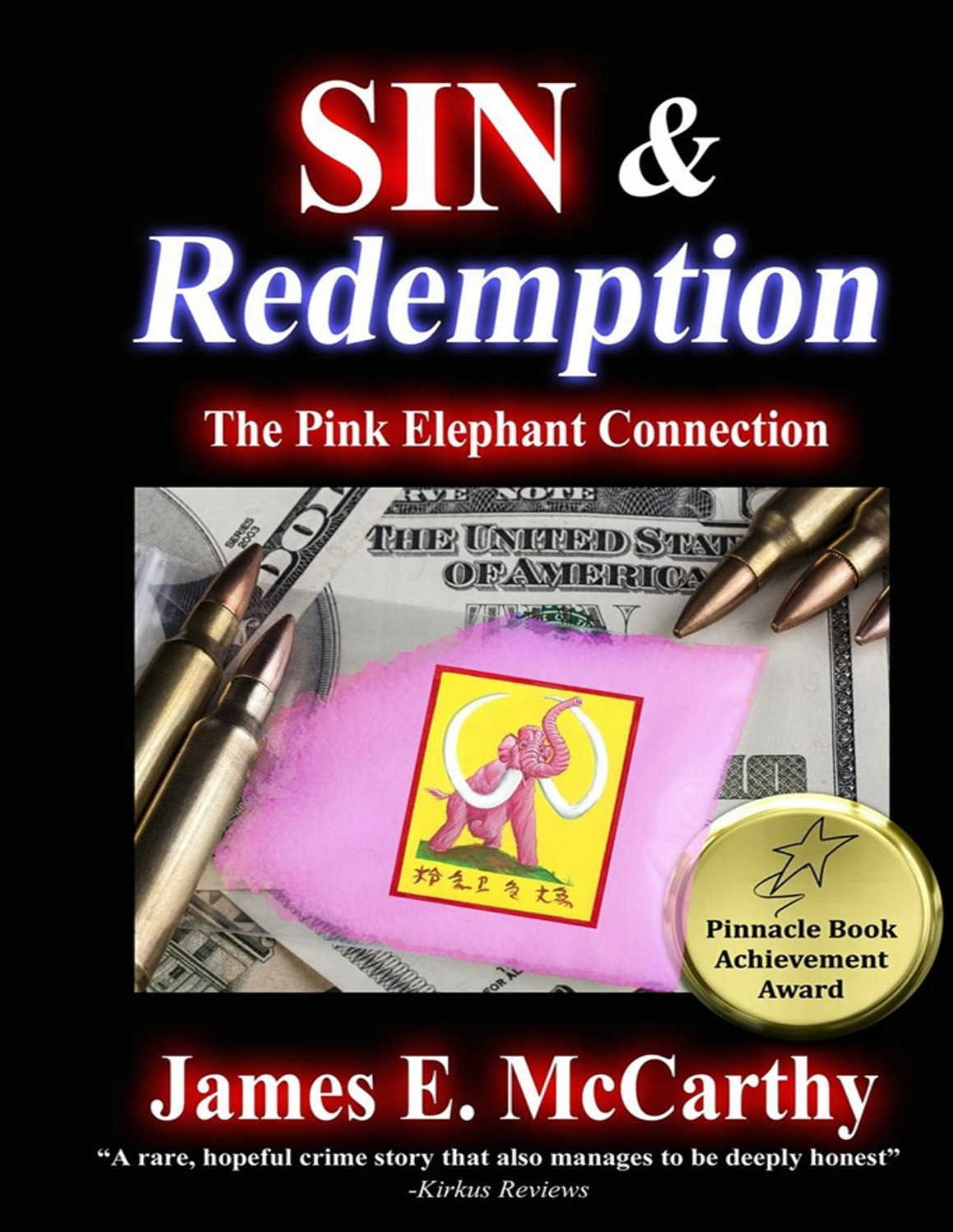#### **Sin and Redemption: The Pink Elephant Connection**

by James E. McCarthy © 2018 by James E. McCarthy ISBN: 978-1-944136-01-7 (paperback) ISBN: 978-1-944136-03-1 (e-book)

© 2016 by James E. McCarthy ISBN: 978-1-944136-00-0 (hardcover)

Ashanti Victoria Publishing 109 Ambersweet Way Suite 313 Davenport, FL 33897 [jamese\\_mccarthy@yahoo.com](mailto:jamese_mccarthy@yahoo.com) [www.jamesemccarthy.com](http://www.jamesemccarthy.com)

**Disclaimer**: This book is a work of fiction molded and adapted by the author's life experiences. All characters are fictional and while some locations are specific, their use as a setting is in a fictional manner in this book. Any similarities between characters and live people are purely coincidental. The author is in no way making any moral, ethical, or legal judgements or evaluations for the activities described in this book.

#### **Permissions:**

Stock Photography: Anna Baburkina [|Dreamstime.com](http://Dreamstime.com), Couperfield |[Dreamstime.com,](http://Dreamstime.com) David Taylor [|Dreamstime.com](http://Dreamstime.com), Denis Aglichev |[Dreamstime.com,](http://Dreamstime.com) Eldadcarin |[Dreamstime.com,](http://Dreamstime.com) Elmirex2009 [|Dreamstime.com](http://Dreamstime.com), Laroslav Horbunov |[Dreamstime.com,](http://Dreamstime.com) Kavida27 |[Dreamstime.com,](http://Dreamstime.com) Paulus Rusyanto [|Dreamstime.com](http://Dreamstime.com), Pavel Chernobrivets |[Dreamstime.com,](http://Dreamstime.com) Roman Hraska |[Dreamstime.com,](http://Dreamstime.com) Sinisa Botas [|Dreamstime.com](http://Dreamstime.com), Tinamou [|Dreamstime.com](http://Dreamstime.com), Zim235 [|Dreamstime.com](http://Dreamstime.com)

Newspaper articles / Court Documents: Supplied by the author. Freehand Drawings: Supplied by the author.

Additional photography: Public domain from government sources.

**Book Cover Design**: Rik Feeney / [www.RickFeeney.com](http://www.RickFeeney.com)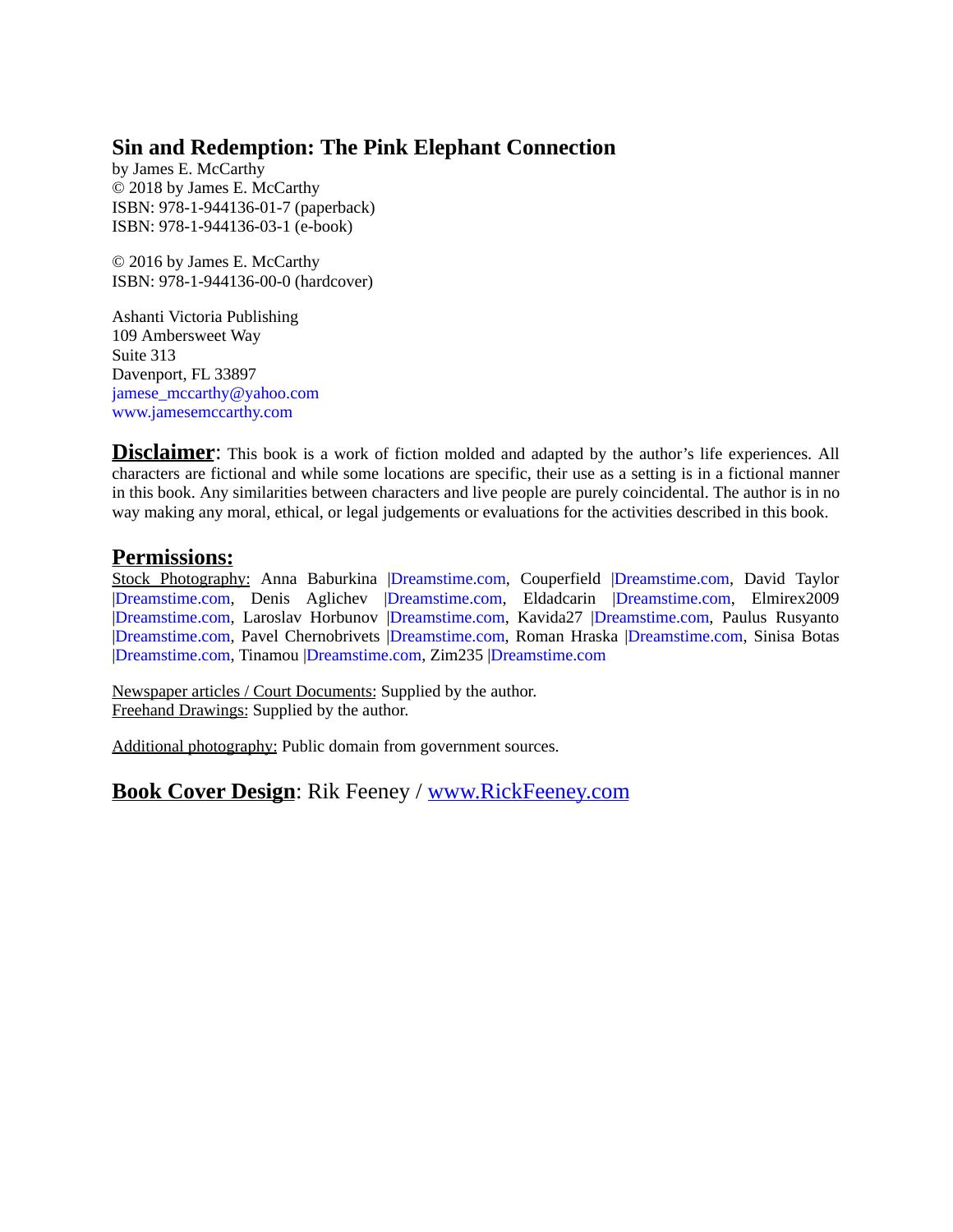

#### **Table of Contents**

#### **[Introduction](#page-4-0)**

**[Chapter](#page-5-0) 1**: Prime [Target](#page-5-0) **[Chapter](#page-17-0) 2**: Trouble in [Paradise](#page-17-0) **[Chapter](#page-24-0) 3**: The [Rock](#page-24-0) **[Chapter](#page--1-0) 4**: Pink [Elephant](#page--1-0) **[Chapter](#page--1-0) 5**: [Nothing](#page--1-0) to Declare **[Chapter](#page--1-0) 6**: Fire [aboard](#page--1-0) Flight 502 **[Chapter](#page--1-0) 7**: The Golden [Triangle](#page--1-0) **[Chapter](#page--1-0) 8**: The [Snitch](#page--1-0) **[Chapter](#page--1-0) 9**: Pleading for [Presidential](#page--1-0) Pardon **[Appendix](#page--1-1) A**: [Corroborating](#page--1-1) Documents **[Appendix](#page--1-1) B:** Character [Descriptions](#page--1-1)

**About the [Author](#page--1-1)**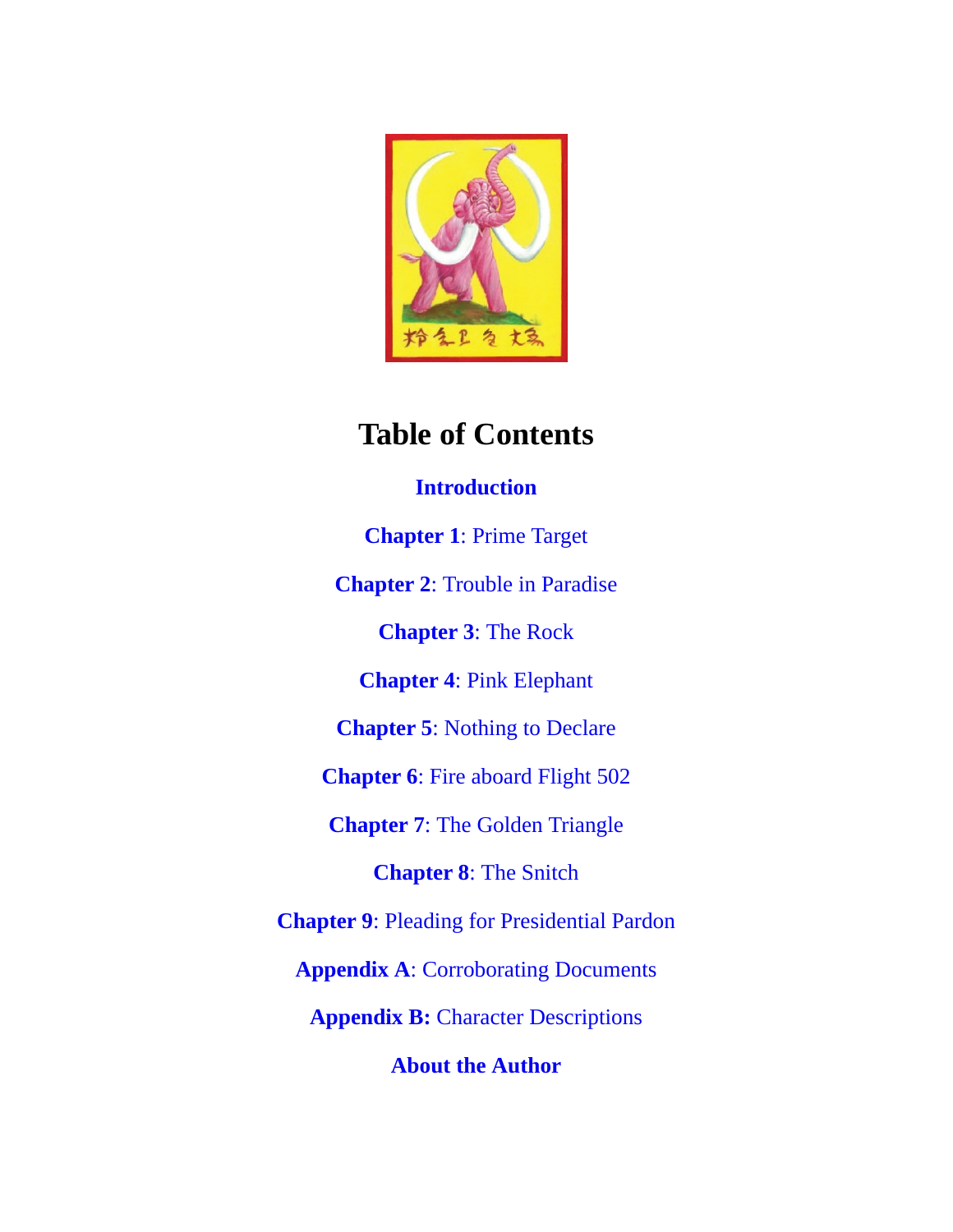**Ordering [Information](#page--1-1)**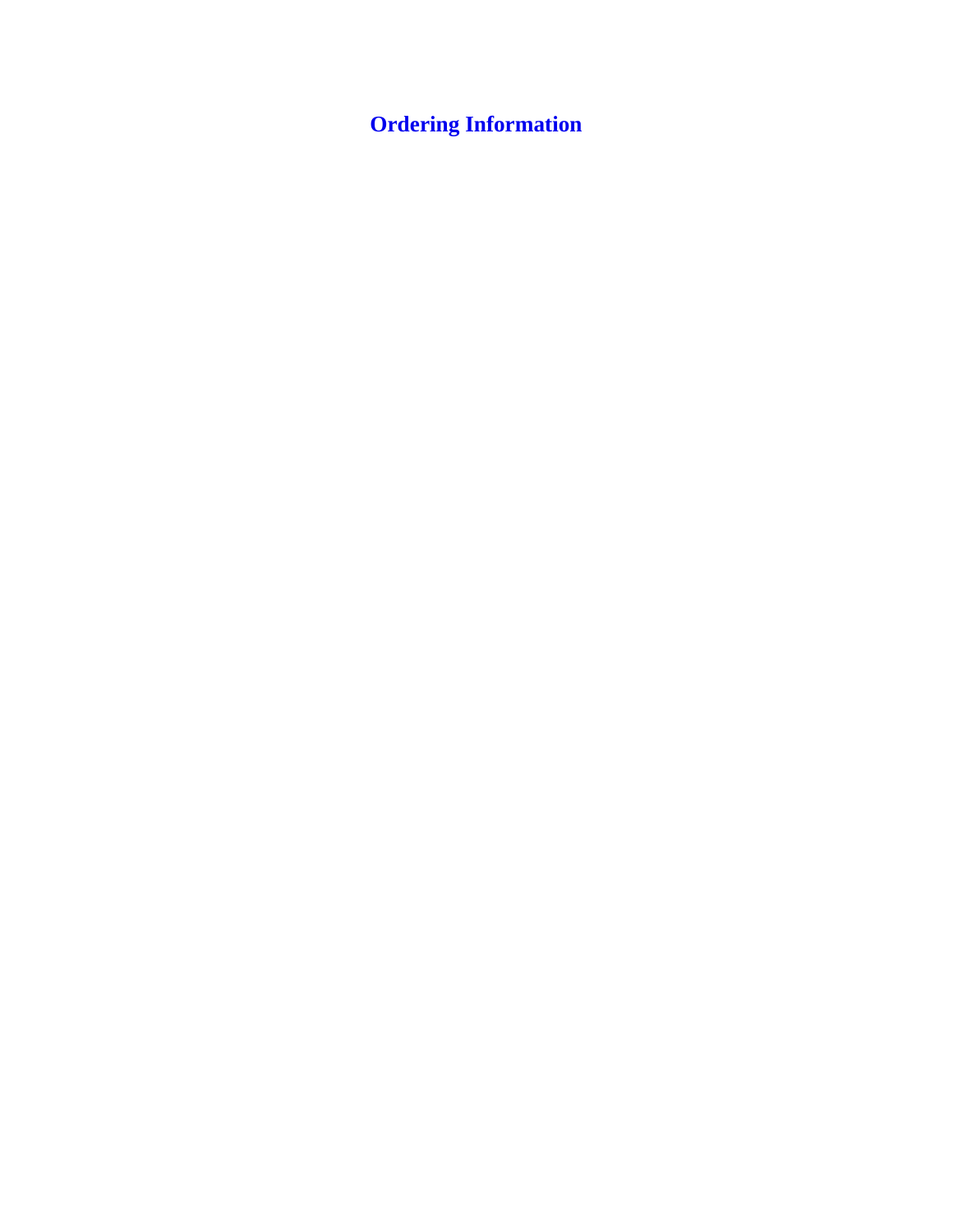<span id="page-4-0"></span>

#### **Introduction**

For more than a century, Heroin has increasingly plagued our society. But it wasn't until just a few years ago, that the Chinese Mafia imported heroin to the U.S. with their interesting Trademark Seal (the Pink Elephant) and the pink heroin- the most deadly opiate-type narcotic sold on the black market today.

On the cover of this book is a replica of the Seal or "Trademark" presently being used by the Chinese Mafia; it represents the world wide existence of their "Loose-knit Heroin Network." The Seal is mass produced in Hong Kong, Bangkok, Singapore, Thailand and Mainland China; then shipped to nearby clandestine laboratories and safe houses for product labeling.

The huge prehistoric mammoth, with its bulging bloodshot red eyes is an expression of rage, symbolizing the very strength, which has given pink heroin its lucrative value. More secretive and aggressive than the United States Italian Mafia, the Chinese Mafia supplied the heroin that has given the world its massive addiction problem.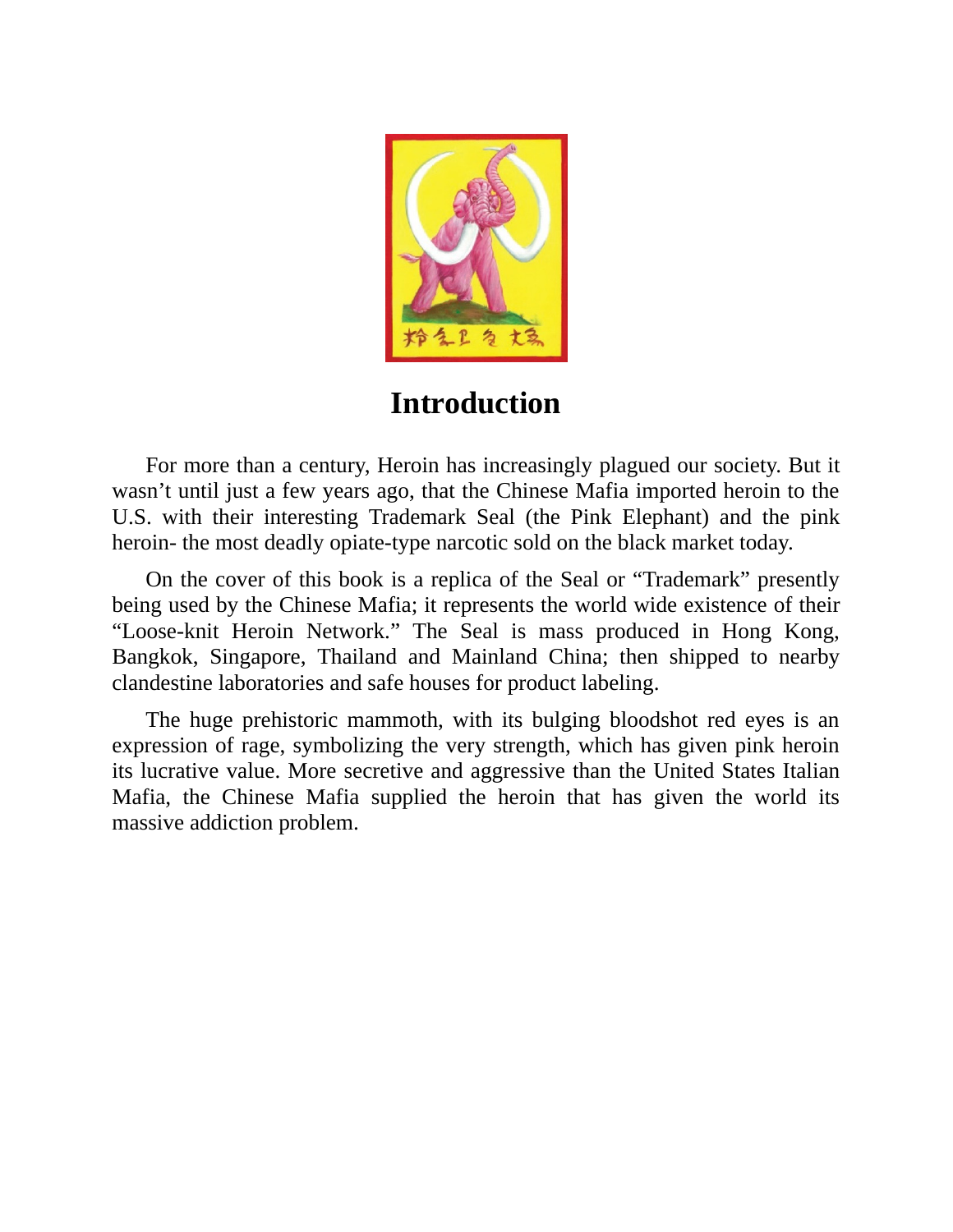<span id="page-5-0"></span>

#### **CHAPTER 1 "Prime Target"**

#### *Orlando, Florida 1967; 3:00 p.m.*

A hot wind dripping with midsummer humidity is blowing in from the east but Joe Stegner is sweating for an altogether different reason. He is no closer to paying off his gambling debt than when he made the first payment.

The telephone rings. Joe is frightened. He receives a final warning: "Make the rendezvous." He wonders whether to obey the order or leave town. He had two reasons for disobedience: one personal, one professional. The personal reason: he didn't want to die. The professional reason: he couldn't be seen gambling while his debt remained unpaid, his debt of \$20,000.

Joe didn't want to risk his life without a good reason. He was torn between responsibility to his family and his gambling debt with the mob. He was supposed to go to the doorway of a condemned building between Fashion Square Mall and E. Robinson Street to meet his contact. Each would carry a Bible. If certain they weren't being followed, they would agree that "John, Chapter 3: Verse 16" was "most inspiring." Otherwise, one would say, "I'm afraid I haven't read it yet."

The building might not be there anymore, but that wasn't what troubled Joe. His gut instinct told him they might be setting him up for a hit since the Mafia threw professionalism to the wind back in those heady days when Blackburn, Lanetti, and Gambino seemed to take over. Joe hadn't trusted them since.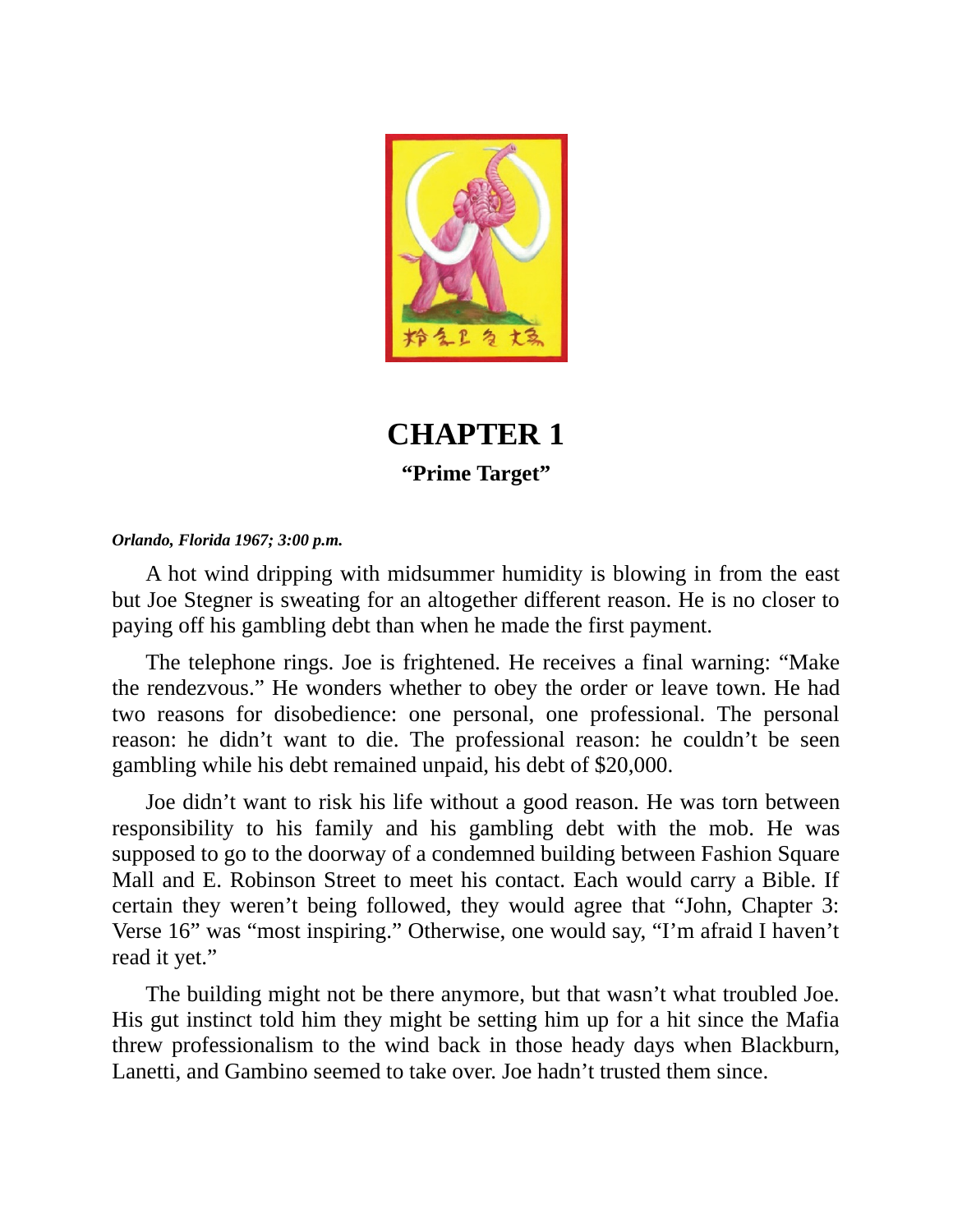Against all logic, he wanted to make the prearranged meeting. It was a foolish risk, but the simple reason was… he had become unspeakably bored and tired of running. It had been 10-years since he experienced anything remotely close to "action." Yes, he would make the rendezvous, but not in the way they expected.

Joe Stegner took his Bible and gun and stuffed them into his coat pocket. It was dark and damp outside, so he carried an umbrella. The rendezvous was set for some time between ten and eleven p.m. that night. He arrived at the condemned building at nine minutes past ten. The contact was in the doorway with a black-bound Bible under his arm. Joe hurried past; his head down. The man was a young Italian, of medium height, broad shoulders and a black mustache. He was chewing gum, preoccupied; waiting for the phone to ring from a nearby pay phone.

When Joe walked by the second time on the opposite side of the street, he spotted the tail (hit man). However, if the contact in the doorway couldn't get Joe out in the open, the tail in the alley would take over. Joe assumed the worst, then thought of a way to deal with it. There was a telephone booth in the parking lot next to the mall. He went inside and memorized the number. He then found "John…. 3:16," in the Bible, tore out the page, and scribbled in the margin: "Go to the phone booth near the mall." Joe walked around the back street until he found an old drunk sitting on a doorstep.

Joe said, "Say fellow! Do you know the condemned building near here?"

The drunk's eyes rolled skyward. "Yeah..," he mumbled as he staggered to his feet. "What's it to ya?" He fell into Joe's arms. Joe frowned, as a foul smell lingered in the air. He straightened the old man to his feet. Reaching into his pocket, he gave the drunk a fist full of money.

"You like money, old man?" he asked, waving the money in the drunks face.

"Why hell-yeah…!" the drunk replied forcefully with slurred speech, spit and all. "Whadda-ya want me to do for it-t-t?" The drunk lost his balance and fell into Joe's arms once again.

Joe helped him to his feet, handed him the torn Bible page and pointed him in the direction of the condemned building. "There's a man in the doorway, give this page to him and keep your mouth shut." He shoved a fifty dollar bill in the man's dirt ridden coat pocket.

The man staggered off, Joe following in the distance. As he approached the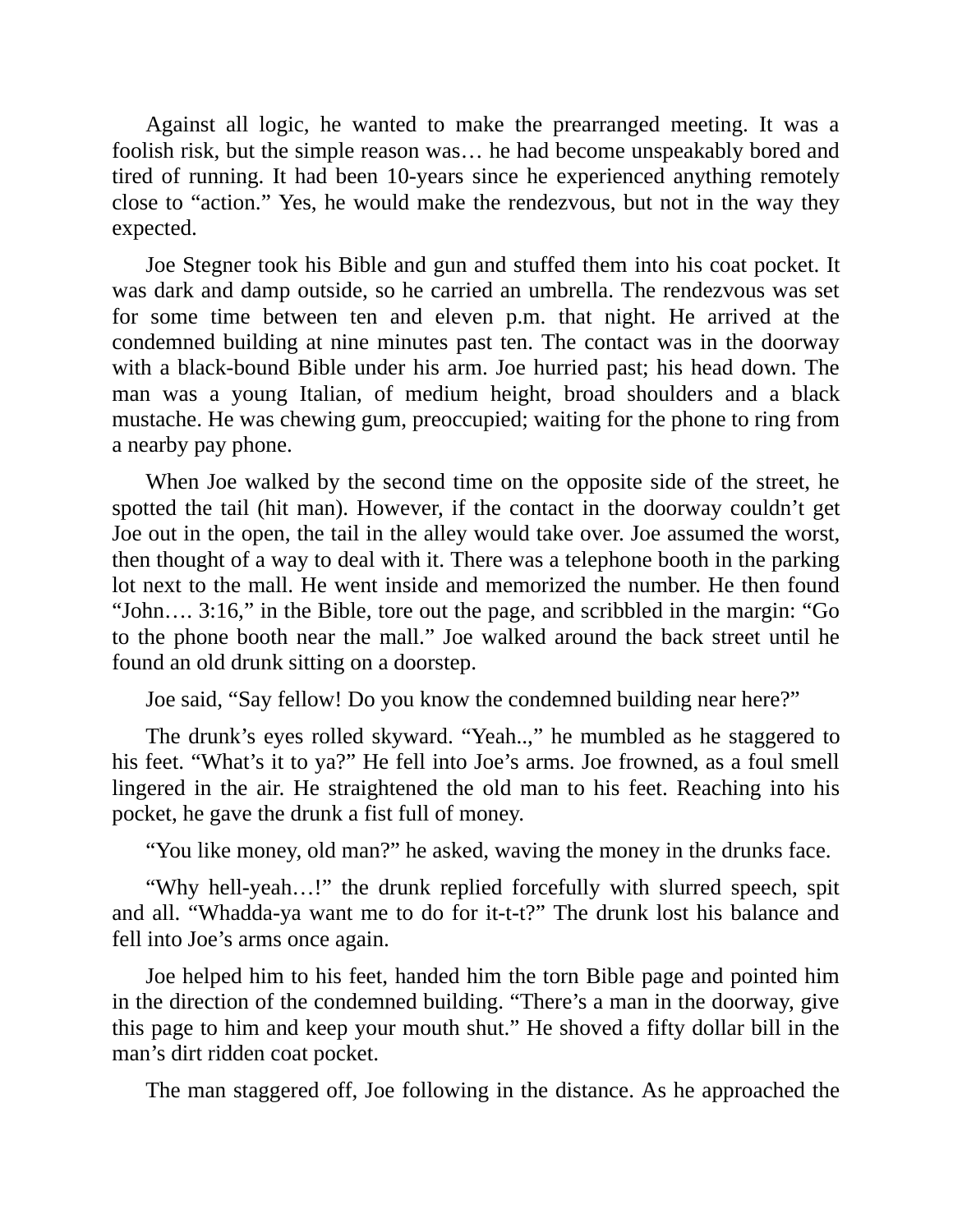contact, Joe ducked into the doorway of another building. Watching from afar; observing the tail lurking in the dark shadows of the alley. Joe stood just outside a door pretending to be struggling with an umbrella to block him from the tails view. Both he and the tail watched as the drunk exchanged the message with the contact and walked off. Joe ended his charade with the umbrella and walked in the opposite direction. He looked back briefly to see the tail run after the vanished contact.

Joe decided to stop at the nearest telephone and dial the number to the telephone booth near the Mall.

Ring… ring… "Hello?" a deep voice answered.

"What's with the special rendezvous?" Joe asked.

"John… 3:16," the contact responded.

"Most inspiring," Joe confirmed.

"Yes, isn't it?"

\*\*\*

This fool has no idea of the trouble he's in, the contact thought to himself. "I must see you," insisted the contact. "My orders come from high up… do you understand?"

Joe pretended to comply. "All right… I'll meet you," he said. "But in two days, bottom of the I-4 overpass at the 33 $^{\rm rd}$  Street Exit at eight a.m."

"Can't you make it sooner?" the contact uttered with urgency.

"No," Joe replied, hanging up the phone, quickly leaving the booth. He walked two blocks and came in sight of the telephone booth near the Mall. He saw the contact walking toward E. Robinson Street. No signs of the tail. He decided to follow the contact until he got to his car and drove away.

Joe decided to head home, thinking he outsmarted the contact, as he whistled a tune to his success. He strolled through a succession of residential streets, feeling at ease in his 'hood,' never looking over his shoulder even once.

On the way home Joe ducked into a rundown stash house; a second place away from home. The grass hadn't been mowed in months and the paint was dried and flaky from years of neglect. There was a wooden fence; broken where a tree rotted and fell to the ground. The house had a dormer window in the roof;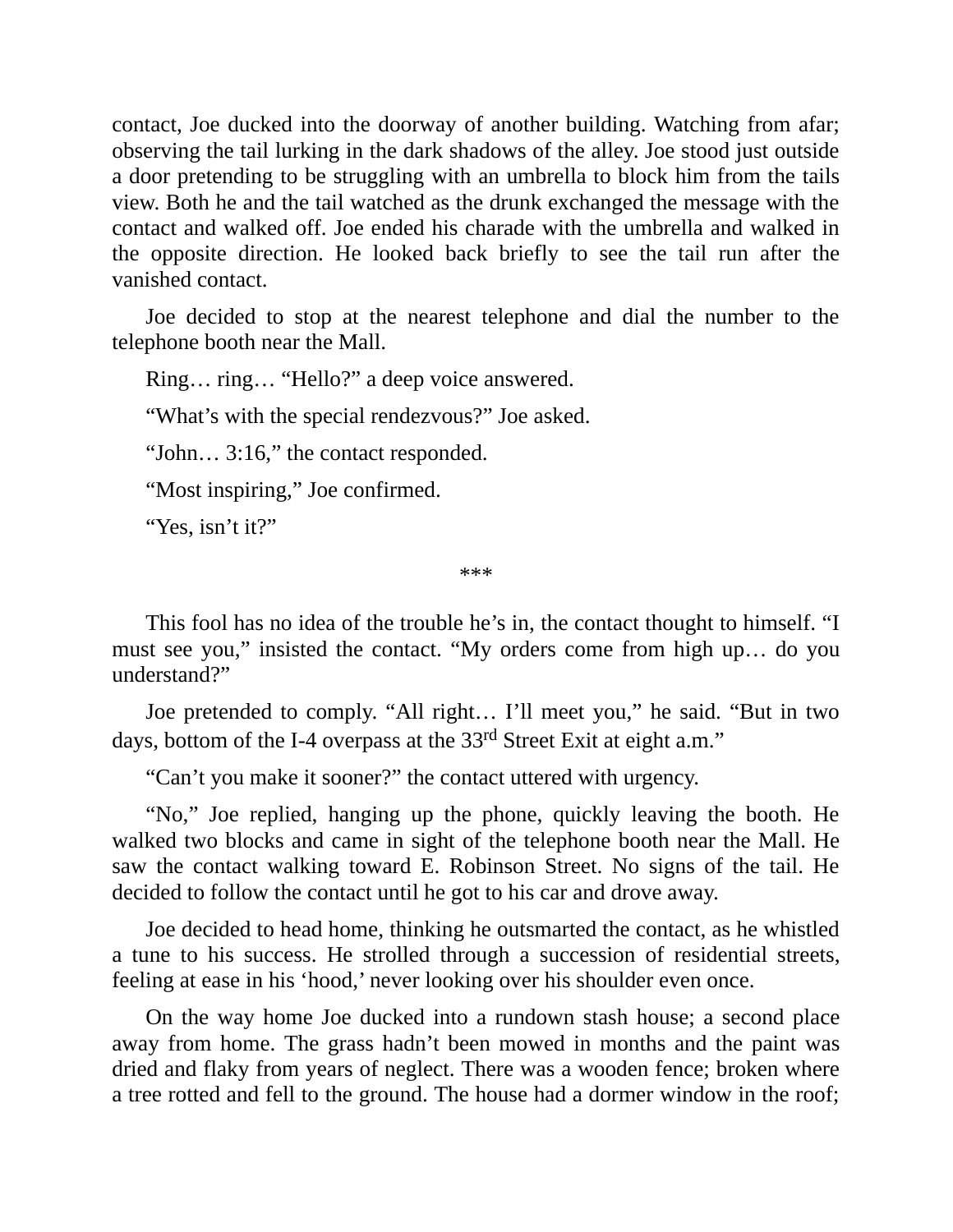that would be a room, high up for better observation.

\*\*\*

The hit man scanned the house from the opposite side of the street. Walking past Joe's house he turned the corner, walking to the next parallel street and counting the houses. Almost directly behind the house Joe had entered was a vacant house. *Good*, he thought to himself. His heart beat a shade faster. The game was on!

Dressed in a black woolen hat, leather flight jacket, and rubber-soled shoes, Nick the hit man would be almost invisible in the night's shadows.

After midnight, Nick drove through the quiet street; parking a quarter mile from his destination. He walked, not to Joe's house, but to the vacant house on the next street. It was dark, only a dim light from the neighboring houses and the cloud covered moon. Dogs barked in the distance. He entered the doorway and went through the house to the rear.

Nick jumped over a fence and walked to the kitchen window of Joe's house. He removed a small scoop-shaped blade from his pocket to remove the brittle putty around the glass. This was his way in. After some time, Nick was able to remove a pane of glass from the window and lay it down. Slowly he reached around and opened the latch to raise the window, and climbed inside.

The house smelled of moths and disinfectant. Nick unlocked the back door, a precaution for a fast exit before entering the hall. He shined his pencil flashlight on and off quickly. He observed a small table with one plastic lawn chair, a disheveled couch with the springs exposed and a pile of tattered clothes next to the staircase. Silently the hit man climbed the uncarpeted wooden stairs. Halfway up he noticed a light coming from under the door at the top of the stairs, followed by an asthmatic cough and the sound of a toilet flushing.

He froze against the wall as the door opened, flooding the stairs with light. An old man came out the bathroom and turned to walk into the dark bedroom to the left. Suddenly the old man stopped. He must see me, the hit man thought to himself as he pulled a dagger from his sleeve. The man, whose eyes were half open, turned back to the bathroom to turn off the light and grunted before stumbling back to bed.

The hit man crept to the door on the right. He gently tried to turn the handle. The door was locked. He removed a slim black case from his pocket which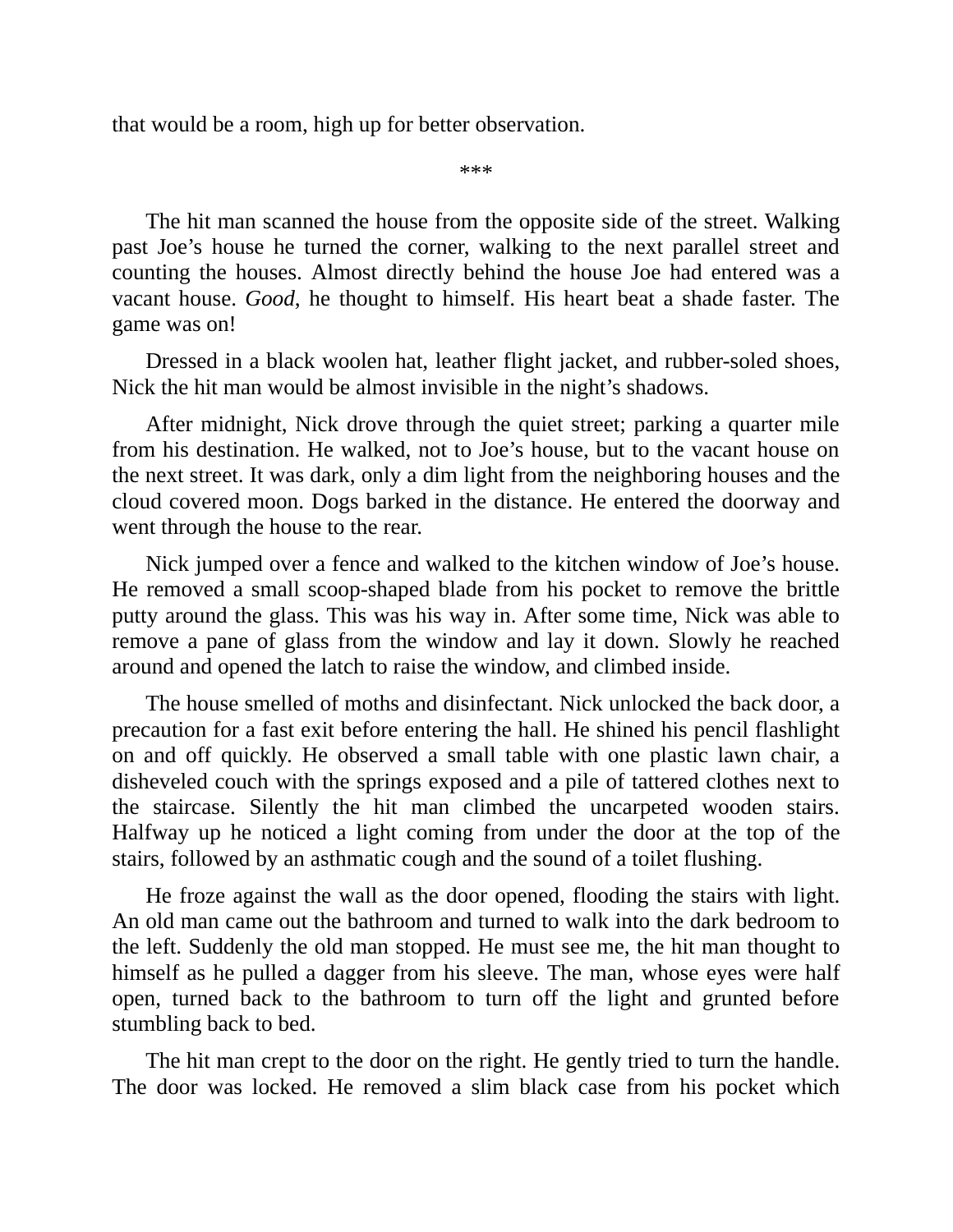carried his tools of the trade and picked the lock. Once the door was open he slowly edged inside. From the opposite corner of the room came the sound of deep, heavy breathing. He walked along the wall until he reached the bed where Joe slept.

He grabbed Joe tightly by the throat and quickly straddled his chest. In his raspy smokers voice he whispered, "2<sup>nd</sup>



Kings….1/12." Joe struggled against the hit man, lack of air causing his eyes to water and bulge. The hit man loosened his grip and brought his dagger to Joe's neck.

"You gonna let me up or what?" Joe asked demandingly.

"Why didn't you cooperate? You were watched at the Mall." The hit man said.

In a moment of desperation, Joe replied, "I... I had to be sure you all weren't out to kill me!"

The hit man looked at him. Tightened his grip and said, "I think your right," with a sly grin on his face. He placed his left hand on Joe's chest firmly, with his right hand he thrust the dagger in just under the ribs and stabbed upward to the heart. Joe's body convulsed as blood flowed onto the bed.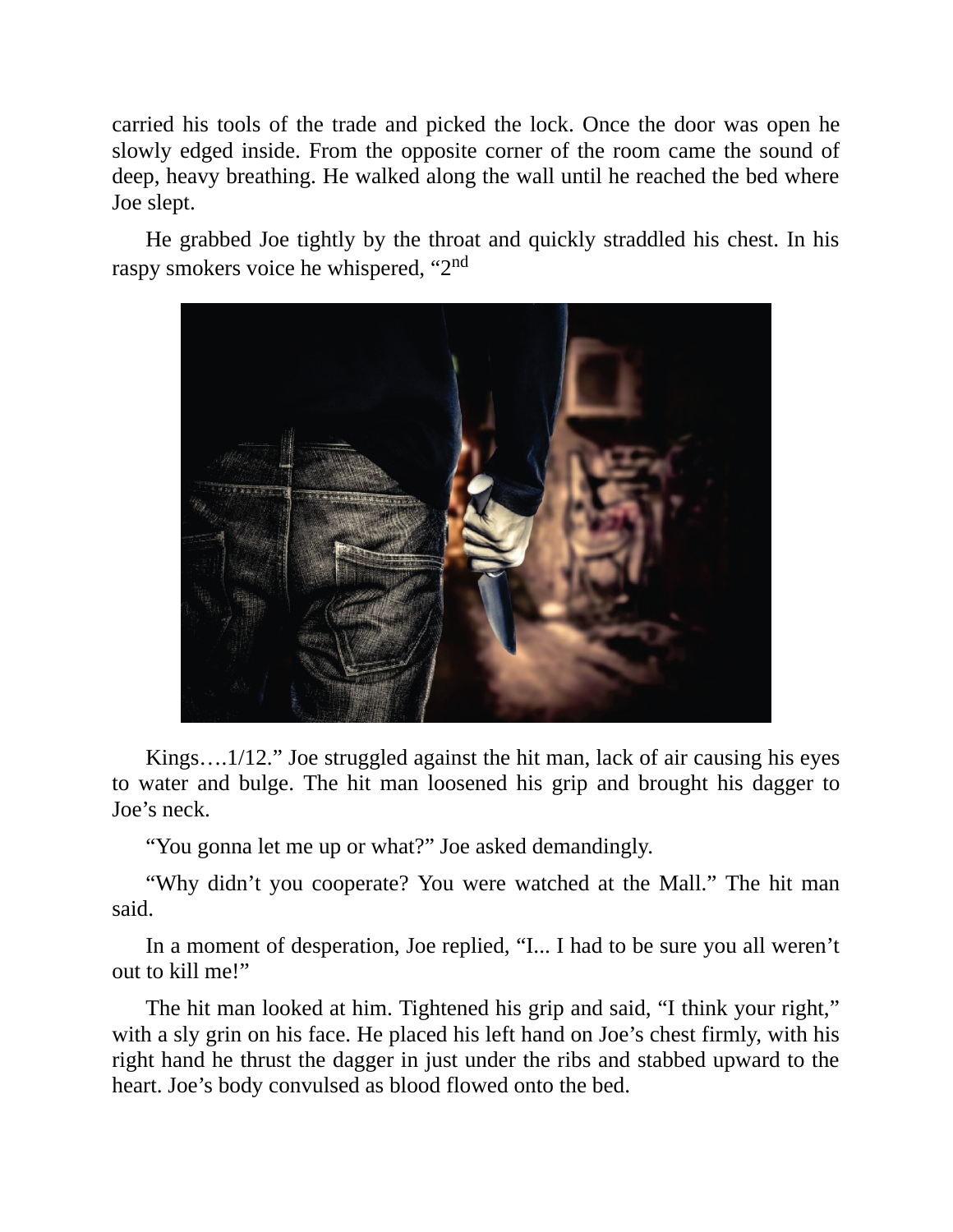Going under the assumed name of Nick MaChinso, the "hit man" had been paid \$25k to do the job. He'd traveled from upstate New York leaving dozens of unsolved murders in his wake. He opened the closet and dresser drawers and tried to think like a burglar. He leaned over Joe's body and pulled the rings off his fingers then quickly, but quietly ransacked the room.

Nick washed his hands and sat down to think of anything he may have missed. It had been the perfect 'hit,' evidence free until he remembered the old man. Then Nick made his way gently towards the old man's room and suffocated him with a pillow, making sure no witness would be left behind.

Nick would have to spend the rest of the night in the open, and then shift to his second identity, still needing a new job, papers, passport, license**,** and social security card. With little fear of being caught by the police, the flashy, vulgar, commercial traveler who occupied the master suite at the Langford Hotel in nearby Winter Park looked rather different from the shabby, parcel clerk who had killed Leo's father. Machinso took a last look around and walked off into the night.

\*\*\*

A week later, the landlord discovered the bodies of the old man and Joe Stegner. The police notified Stella, Joe's wife shortly after.

Stella was momentarily paralyzed at the news. She fought down the panic and tried to think rationally as her life shuddered to a halt. Joe had been murdered, leaving her alone with the kids and mounting bills. What would she do now? Whom could she call for help?

That night she called her father Lester over to the house to ask for guidance. Her soft voice flooded with tears, "What am I going to tell the children?"

"You'll know then; I suppose," her father replied; unsure what to say himself. Lester took Stella into his arms. Her eyes shut tight as she wept. "Don't… you can't let this thing get the best of you," he whispered.

Lester and Stella talked quietly throughout the night making plans for the funeral and her family's future.

\*\*\*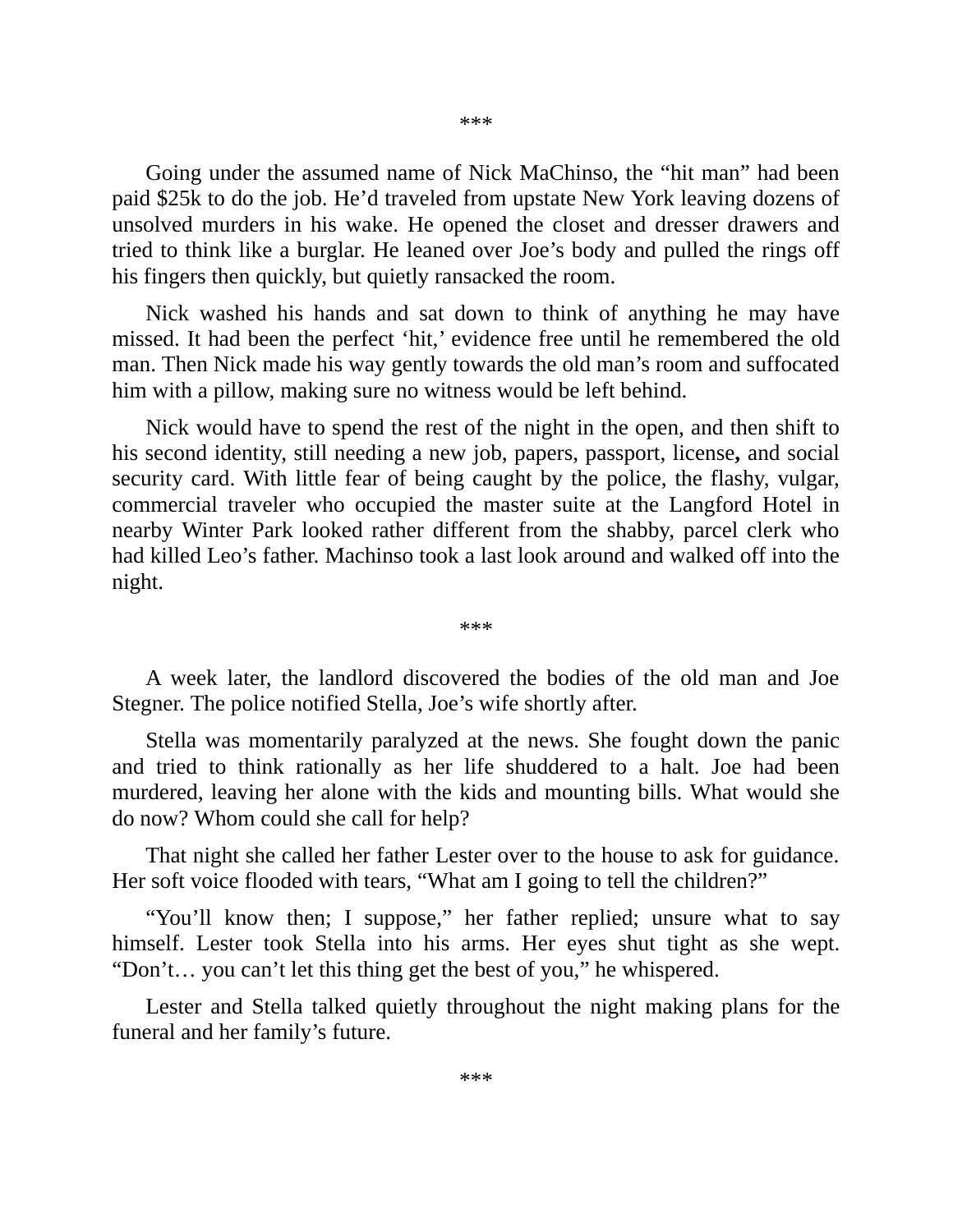The next morning Stella told her children as calmly as she could that their father had been murdered.

"Who murdered him?" Robert, Joe's oldest son, asked.

"We don't know, honey. Probably the people he gambled with." Stella said.

"Does that mean he went to heaven?" Doris asked; she was Joe's youngest daughter.

"Yes, I think so." Stella replied, holding back her tears.

Leo; Joe's youngest, son sat quietly and stared at his mother; as if he knew the answer to every question.

Days later Joe was buried on the west end of town, in the Washington Park Cemetery off of Bruton Boulevard. Two hundred or so members of the Mount Siani Seventh Day Adventist church came to offer condolences to the family. A bald preacher conducted the brief service, the pages of his Bible rippled by the gusty winds.

Leo stood away from the others, his head to one side, picking at his eye as if the wind had blown some speck in it. The way Joe was killed bothered 17-yearold Leo almost as bad as the times when Joe made the three of them stand in a belt line and recite all the books of the bible; from the Old Testament to the New Testament by heart. Leo remembered the night Robert missed one of the books of the bible and Joe had beat Robert's ass as hard as he could with an extension cord, which was repeated nightly until they learned them. Leo would have to become a man now and help Robert defend their family. This would be the beginning of a new way of life for Leo.

Despite the beatings, Leo loved his father. He didn't always like the way his father treated him, but he did love him and whoever had murdered him now had a serious problem named Leo Stegner.

Leo looked forward to the summer. He'd just graduated from high school and begun his search for a job. Most of the permanent jobs had been filled, and Leo didn't score high enough on the entrance exam to get into college. Being a native to a less than wealthy lifestyle, he would have to come up with other ways to make a living. Nevertheless, Leo was determined not to let that limit his options. Easily influenced by his peers, and out of desperation from not finding work, Leo joined a group of thugs called the "Ring-Eye Gang."

Ted Morgan was the leader of the gang. He was the meanest looking 'black-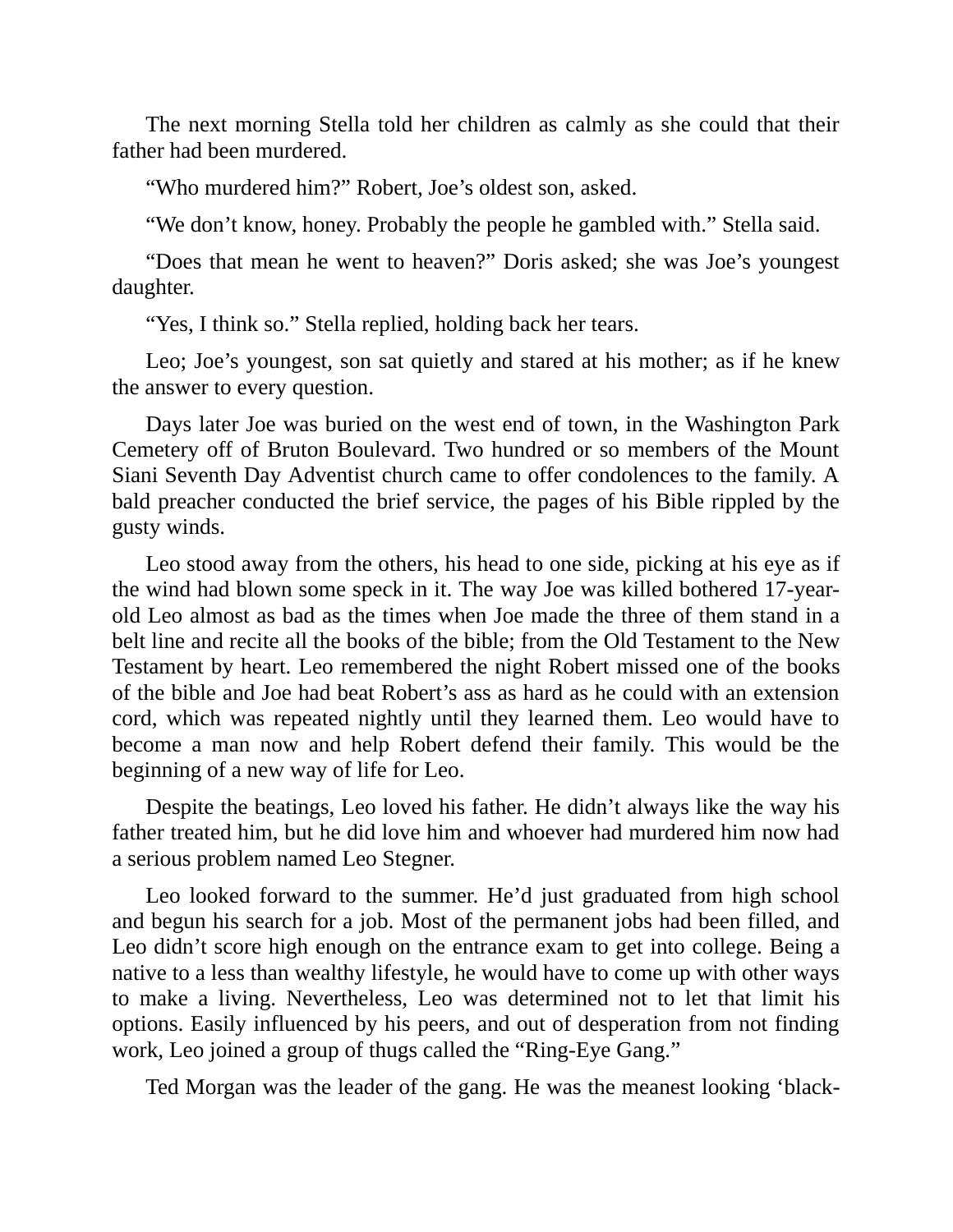mother-fucker' Leo had ever seen in his life. He was only 24 but stood about 6'2, 240lbs. His nose had been broken once or twice, all gnarled up. He had a sinus issue that caused him to constantly sniffle and a multitude of old scars on his face. His mammoth hands were swollen and bent out of shape from whaling on numerous past opponents.

He led a gang of professional car thieves; one of the best in Florida at the time. Their reputation and specialty were as well known by the police as it was to Leo Stegner. They stole as many as ten cars a week. Most of the gang had been arrested, but never proven guilty let alone done any time.

They had become experts, never leaving fingerprints or evidence that could lead to their identities. So clever, they avoided committing a theft in the presence of unreliable people who might stand as witnesses in the case of a prosecution. They stole vehicles from car lots, hotels, malls, and restaurants. Places they were sure the owners would not return in less than an hour.

Ted Morgan wouldn't allow a member of the gang to keep any of the cars they stole. He had each car unloaded an hour after they were stolen.

If a car was locked and the Ring-Eye Gang wanted it, they would have it started within twenty-seconds from the time they spotted it. If a car had a hidden burglar alarm, the alarm would be disabled before it even went off. The secret was teamwork and know how. They specialized in Corvettes, Mercedes, Jaguars and Cadillac's. Their tactics were conducted in a military fashion, sometimes risky, but well sequenced.

Leo Stegner and his pals had become so popular that other gangs soon infiltrated the state. There were stories in the press, almost daily, about "gangs of thieving youths; a swelling army of young criminals."

The holiday season had already started when Ted Morgan went to pull his next job. Basically, he was a loner, but he was having more trouble than usual since every officer in the state knew him by face. He was driving the officer's nuts and they wanted him bad. On Thanksgiving Day, Detective Hood spotted Ted in a Mustang.

Det. Sergeant William H. Hood was a 54-year-old, short, stubby man and one of the Orlando Police Department's finest officers. He'd been with the department for nineteen years. Ted, as slippery a snake was determined not to let Hood ruin his glamour as the leader of the Ring-Eye Gang. He led Det. Hood on a high-speed chase throughout the city. The funny part of the chase was when Hood lost his composure and forgot to follow official police codes and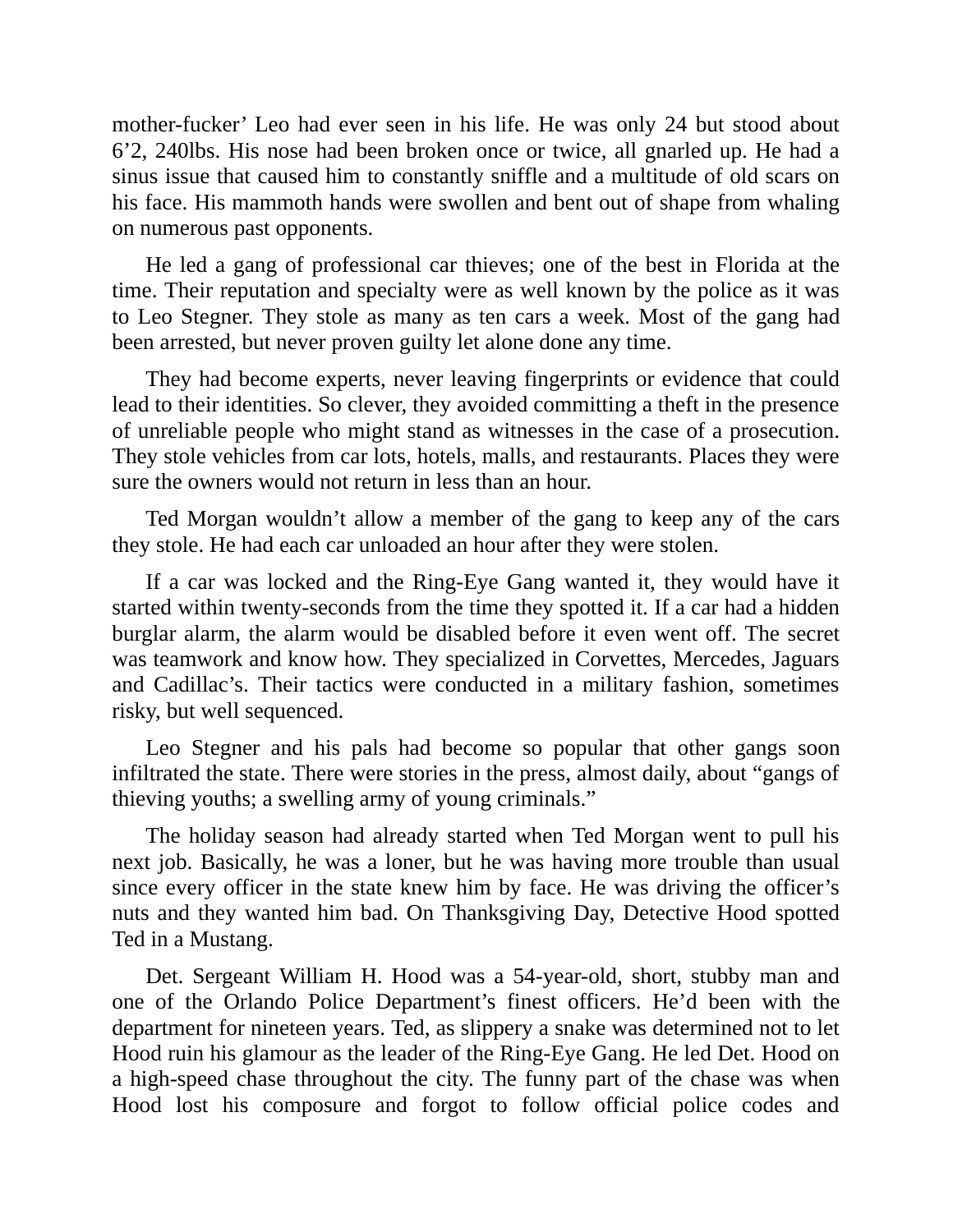procedures.

He shouted over the noise of the siren and chase, "Damn-it! I can't catch that son-of-a-bitch! Set up road blocks! Send out APB's! And let's force that motherfucker onto Interstate 4." He paused for a quick second, to spit tobacco out the window and proceeded. "That son-of-a-bitch is driving a Shelby Cobra and he's flying!"

\*\*\*

Ted had stolen the Cobra with a 427 engine that had a L88 cam, headers, with a two four-barrel cross ram carburetor set up; from a car lot off East Hwy 50, intending to strip it for parts. As the chase continued, he knew they couldn't catch him. After all, it was the fastest street car ever built at the time.

\*\*\*

Almost instantly, a soft, sweet voice replied over the radio, "Copy Det. Hood, and will respond." The OPD blocked off all exits leading out of Orlando, forcing Ted to take I-4 East bound, which runs high over the city in and around the downtown area. Both Ted and Det. Hood could view the approaching roadblock ahead.

"I've got your ass now Morgan!" Det. Hood said smugly.

Ted Morgan had other ideas. Under a hail of bullets, Ted gassed the Shelby Cobra up to 120 miles per hour as he went into an "S" curve. Ted lost control of the car, jumping the guardrail and plunging some 300 feet to his death. The explosion on impact lit up Lake Ivanhoe like the Fourth of July.

Det. Hood was angry as hell, until he got to the sight of impact and found Morgan's body had been thrown clear of the wreckage. He scurried across the slippery green grass embankment then dove into Lake Ivanhoe and retrieved Ted's body. Hood was after Morgan's address book and he found it.

**\*\*\***

When Leo Stegner saw the shocking report on television his mouth snapped closed. He knew Ted carried a list of names and addresses in a little black address book in his pocket and the police would be closing in to round up the names listed for questioning. Leo couldn't sleep at all that night. He was stressed and by morning had decided to leave town.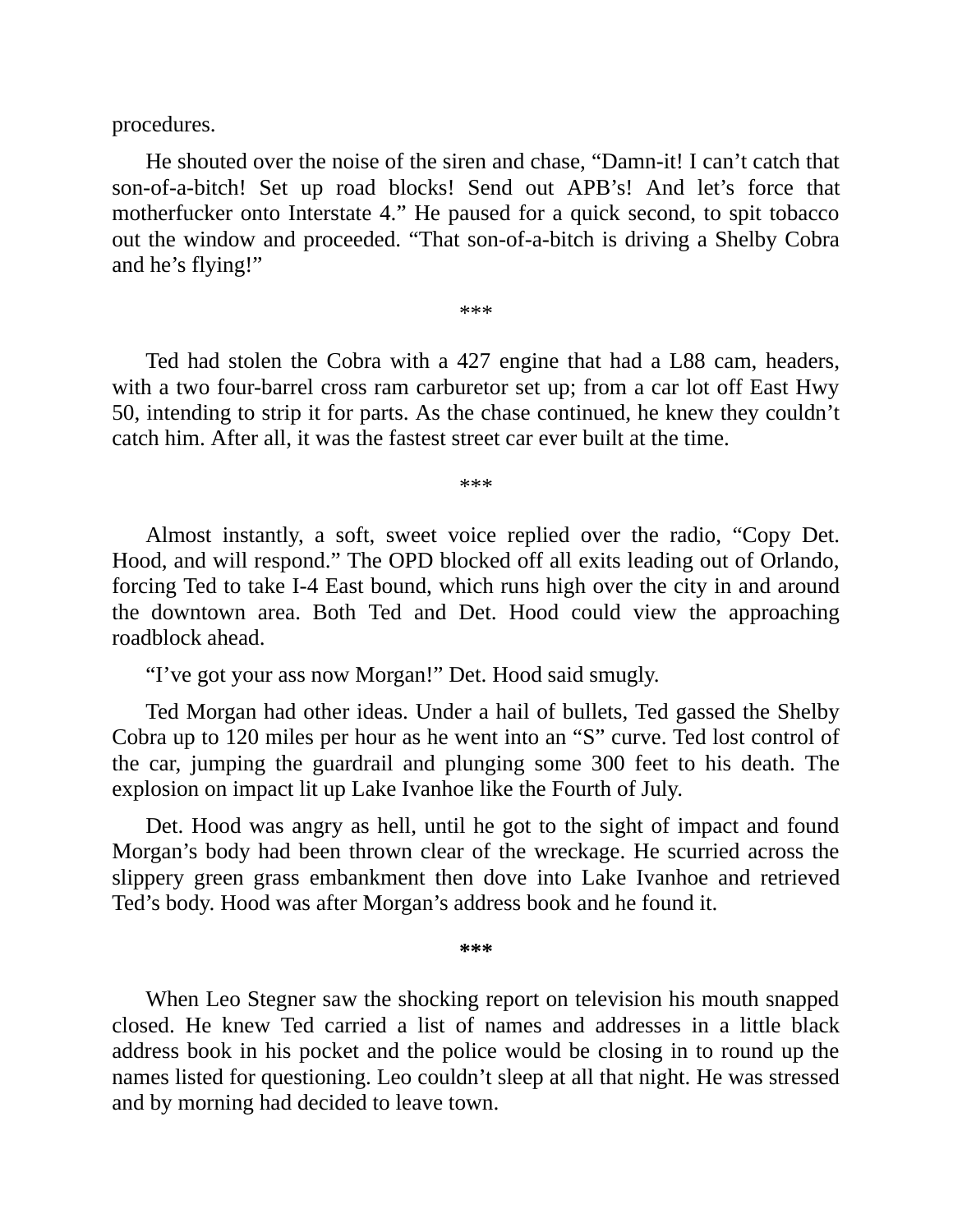Leo was spotted trying to board a Greyhound bus bound for New York City by two policemen who stopped him to ask for his identification.

"What's in the suitcase?" one officer asked.

"Just some personal stuff," Leo snapped back.

"Then open it!" The other officer demanded, hastily grabbing the suitcase from Stegner's hands. Upon peering inside the officer shook his head suggesting to his partner they had stumbled on the mother lode.

"Tools of a burglar's trade; lots of money in small bills, a pistol, ammunition, and papers that says he's an unemployed high school graduate. Let's take him down for questioning, but first we better read him his rights."

Several hours later, Det. Hood arrived at the police station and met with the two officers. "Let's have a look at him." They went down the corridor to the cells.

"This one," said the turn-key cell guard. He opened the door and Det. Hood followed him in.

Leo sat on his bunk with his legs stretched out and his back against the wall.

"So this is one of the thugs in the Ring-Eye Gang, huh?" grunted Hood to the guard.

"It's hard to be certain," the guard muttered back.

"What's your street name?" Hood demanded.

"Leo Stegner."

"You don't have a nickname?" Hood replied.

"No! Just Leo Stegner! And nothing else!" Leo said somewhat irate.

"I see we have us a smart ass," Det. Hood commented. "Why were you carrying a gun?"

"Protection!" Leo fired back, "New York ain't no picnic!"

"Where did you get it?" Hood insisted.

Leo sighed. "My father, he left it to me when he died."

The guard glanced at Det. Hood, who shrugged, then said, "Your story sounds silly! You better start telling the truth!" Leo sat up in his bunk, and got loud.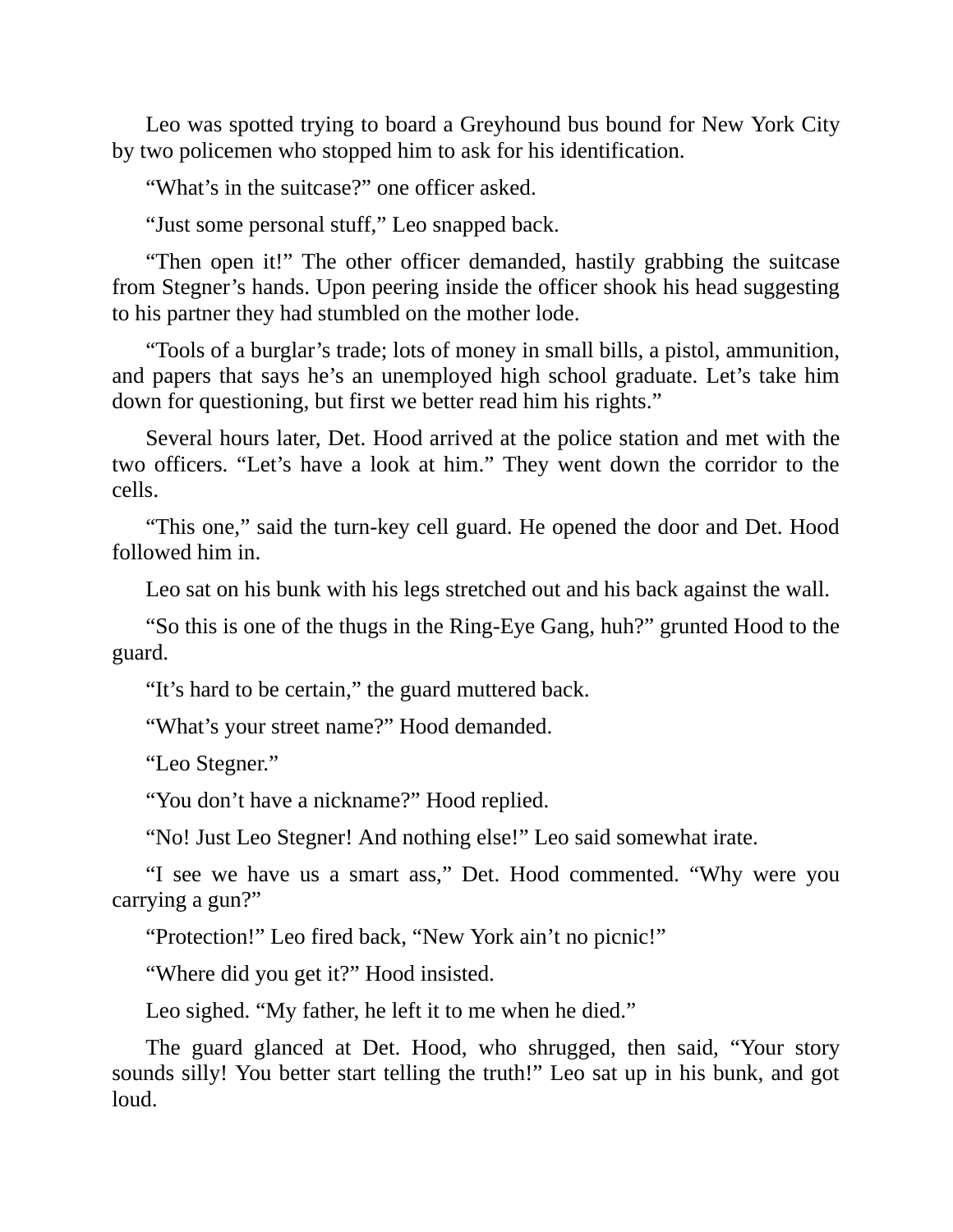"I am! You fool… you think I wanna be here?" Stegner yelled.

Hood's face turned red as a fire engine. He turned toward the guard, took all the loose change out of his pocket and tied it in his handkerchief, saying nothing, swinging the little bundle in his left hand.

"Whaddaya know about the Ring-Eye Gang?" Hood shouted.

"Leo sighed, shook his head from side to side, "Nothing!" he replied.

"Nothing?" Hood fired back, "On your feet!" he demanded sharply, and then came forward and struck Stegner with the weighted handkerchief in one swift motion. The blow caught Leo on the bridge of the nose. Leo cried out. His hands went to his face.

"Stand at attention!" Hood insisted forcefully, "Now! Tell Me!"

Leo stood upright, frightened, then let his hands fall to his sides. "I don't know what you're talking about! And I demand to see my lawyer," he shouted.

Detective Hood struck him again in exactly the same place. This time Leo went down on one knee and his eyes watered.

"You know something!" Hood insisted, "I'll be damned if I don't make you talk!" Hood pulled Stegner to his feet and punched him in the stomach. "Why were you carrying a gun? And tell me about Ted Morgan! You do know him!"

Leo shouted angrily, "But that's about all, I just know him!"

Hood wasn't satisfied; he punched Leo again, this time harder. Stegner fell to his bunk.

"That's enough!" the guard shouted. He grabbed Hood's arm just as he got ready to punch Leo again. "This is my station and I can turn a blind eye only so long."

Hood rounded on the guard. "We're not dealing with some punk kid! This son-of-a-bitch is involved in grand theft auto," he shouted, outraged. "And I'll do whatever I have to get a conviction." Hood turned back to Stegner pointing; "And if that means the prisoner gets hurt, then I'll just have to take that responsibility."

"Not on this floor you won't," the guard responded. With pain written all over his face, Stegner took the opportunity to interrupt.

"Man-nn! What is this shit! A setup?" Leo yelled out.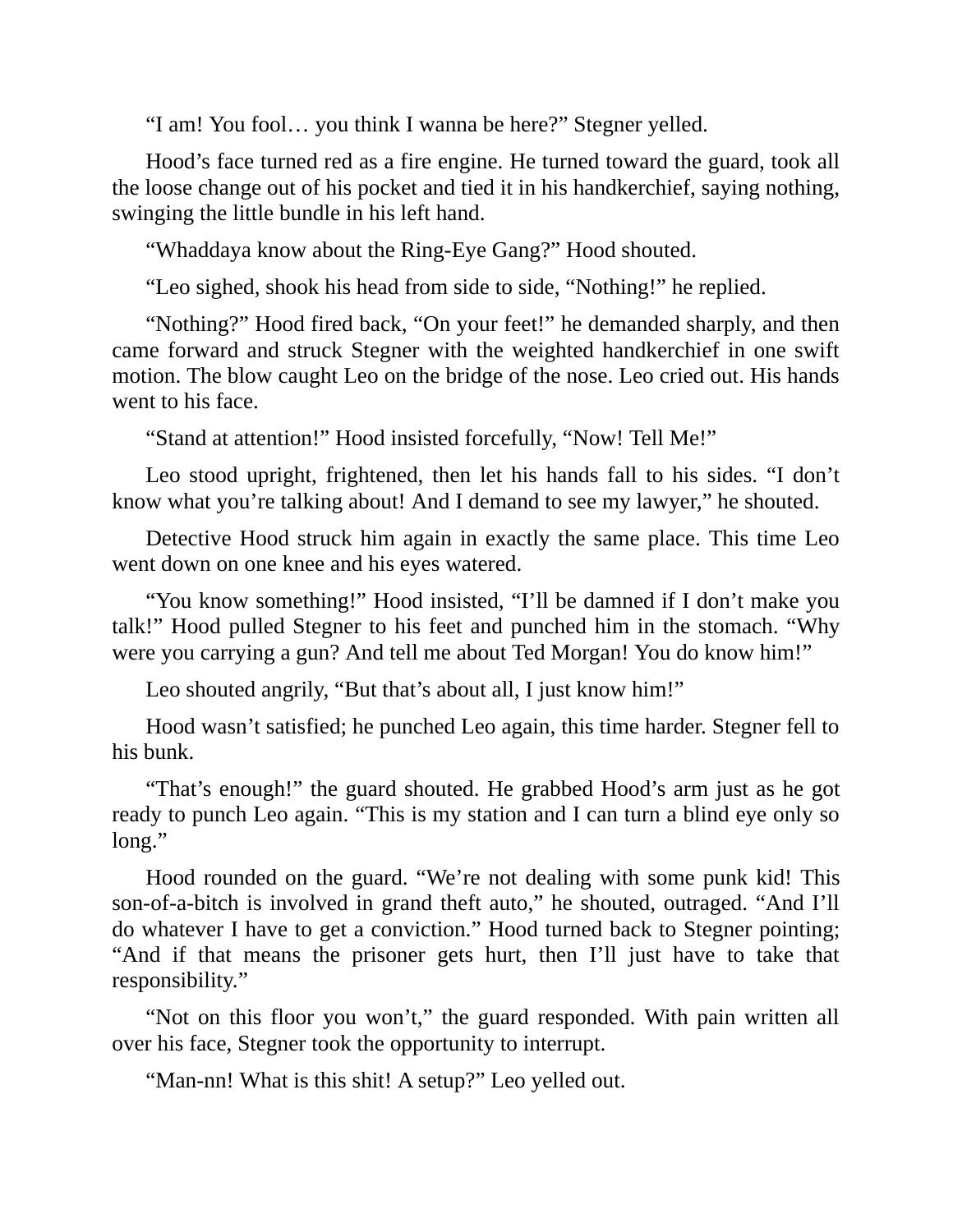Hood hauled him to his feet. "Aren't you Leo Stegner, born November of 1950, here in Orlando?" Leo nodded. "And, wasn't your father killed by some mobsters over a gambling debt?" Stegner nodded again. "Well… your name was found in Morgan's address book the night he went off the bridge. And—"

Leo became brave. He snatched away from Det. Hood, interrupting him, then said, "That doesn't mean I steal cars! You can't just pin something on me just because of that! Besides, I haven't even been identified yet!"

Hood looked at the guard, angry. "He hasn't been identified," the guard stated.

"But his name," Hood insisted.

"Yes, I know," the guard said, "But he could be telling the truth. And isn't that for us to decide?"

Hood felt cheated. He stood silent for a moment, and then walked out.

"What's his badge number?" Stegner demanded. "I'm gonna press charges against his fat ass!"

The guard turned toward Leo, then said, "If I were you, I'd just leave town and forget about what just happened."

Leo Stegner turned his back to the closing cell door. He was hurting. He shut his eyes, closed his mouth and dropped his arms. Exhausted, he slid down the door and fell to the floor. The thought of leaving town sounded like a great idea, until moments later when flashbacks of Joe's death began to hunt him. "Oh hell no," Leo shouted out loud. "Somebody killed my motherfucking father and I'm not going anywhere. VENGEANCE IS MINE SAID THE LORD and somebody is going to pay." Leo pulled himself to his feet, pacing back and forth in his cell. Thinking, thinking and thinking his next move.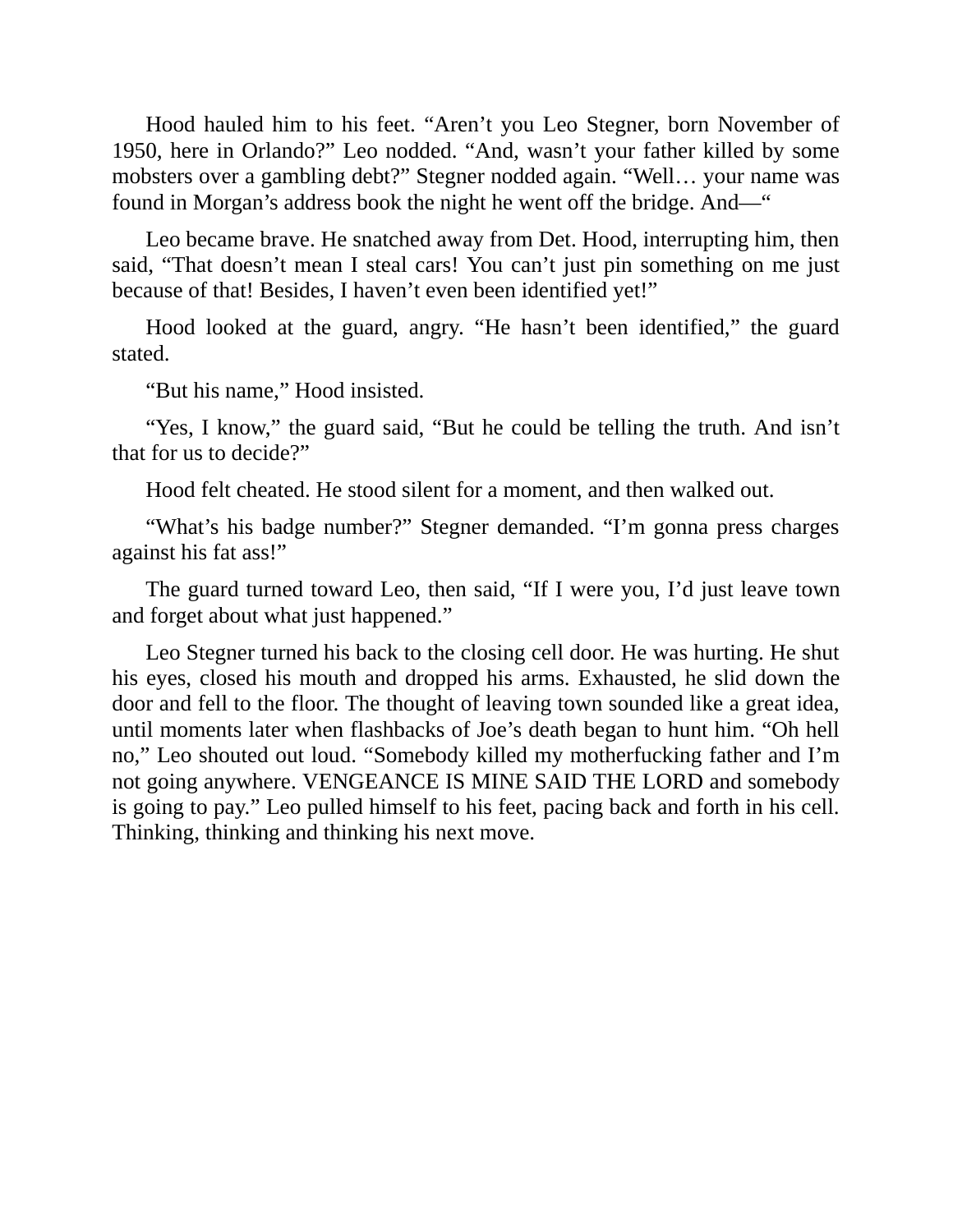<span id="page-17-0"></span>

#### **CHAPTER 2 "Trouble in Paradise"**

Ted Morgan's death had given Leo a wake-up call. He was determined to get on the straight and narrow. In reading the classifieds, Leo discovered a legitimate career opportunity as a mail courier at the Kennedy Space Center. He believed this might be his way out of the hood and a way to hide in plain sight while he put together his plan to avenge his father's murder. He pursued the career with NASA ostensibly seeking a path to a better life; far away from struggles of poverty, drugs, crime, and the stigma of being a black man in America in the 60's.

Atlanta was the heartland of the South, but Orlando was becoming the pulsating center of tourist attractions. Orlando, Florida had been named the "City Beautiful," however; Cape Kennedy Space Center held in its hands the fate of future space exploration. And he, Leo Stegner, was going to be part of it.

The physical presence of war and space technology was everywhere. If it came to war, such as the "Cuban Missile Crisis," under President John K. Kennedy, Florida could've been the first possible hit.

Leo was bewildered by the presence of military uniforms that filled the streets of Orlando: Navy, Air Force and the Army Reserve. For the first time, he began to feel the grim possibility of war as something real.

Leo moved into a second floor walk-up apartment, with a fair-sized sunken living room. The apartment was perfect. It had an adjoining bedroom and a spacious kitchen. He spent the entire spring decorating his apartment and took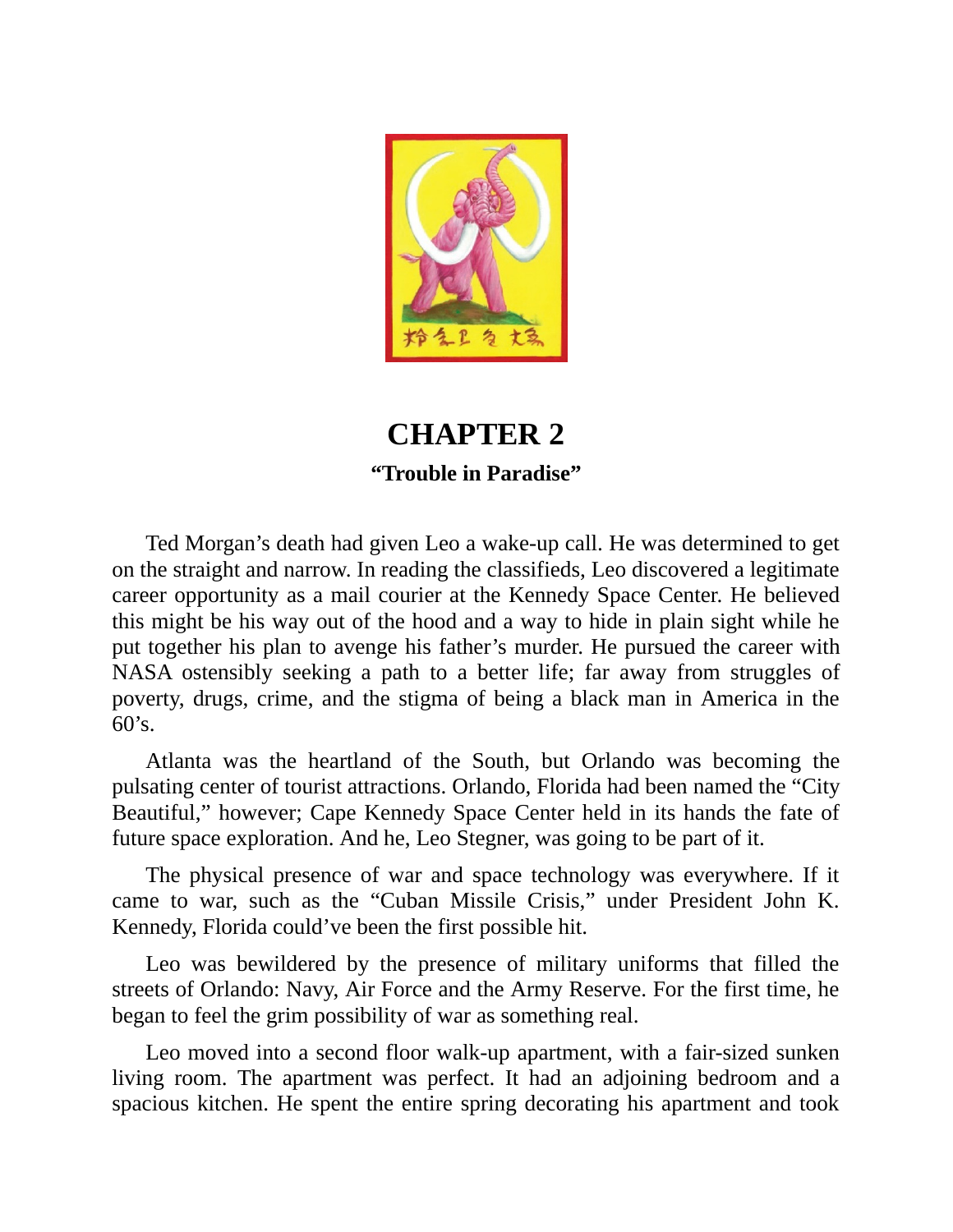enormous pleasure in doing it… in everything from the painting and plastering to the selection of each and every object he acquired. The interior had been cleaned and aired and there were thick rugs on the stone floors. Leo had become independent of his brothers and sisters.

The pressure within Leo had lifted like vapor, leaving him empty with happiness. He saw this as an opportunity to get clear of the surrounding ghetto's and become the man his father never was. For Joe had instilled deep religious values in Leo and his siblings. Joe conducted himself as though he was a man of God going to church every Saturday never missing a day. He even went door to door soliciting; selling bible books, speaking to those about God as though he was God, but in reality Joe was a sinner in disguise.

\*\*\*

Leo was delighted when he received word that he had been hired as a mail courier by TWA, a subcontractor within NASA's giant conglomerate.

Leo enjoyed working for TWA and the Space Program and had become comfortable and confident with his co-workers. It was the only decent job Leo could get and he decided he actually liked doing it.

As the months went by, he was less intimidated working around astronauts and NASA's Director, Werner Von Braun. Leo's fresh outlook on life had given him values and goals to shoot for and real hope for a successful future. He still went to work every day concealing from the world and his coworkers that burning need for vengeance against the man that is responsible for his father's death.

He worked on the first floor of the Headquarters Building, a thirty-story, twentieth-century sky scraper, carved from marble and stone. His job was one of awesome responsibility, with emphasis placed on the handling of top secret and confidential documents.

Alfred Nelson, a fat, jolly sort of fellow was Leo's supervisor. He was cleancut, intelligent and well-dressed for his size. Nelson appeared to be efficient in his work and showed no prejudice towards him. In fact, they got along extremely well.

In the meantime; the J.F.K. Space Center was on "Full Alert" status making ready for the "First Three-Man Apollo" flight into orbit. Air force Officer's Virgil "Gus" Grissom, age 40; Lt. Col. Edward Higgins White II, age 36; and Lt.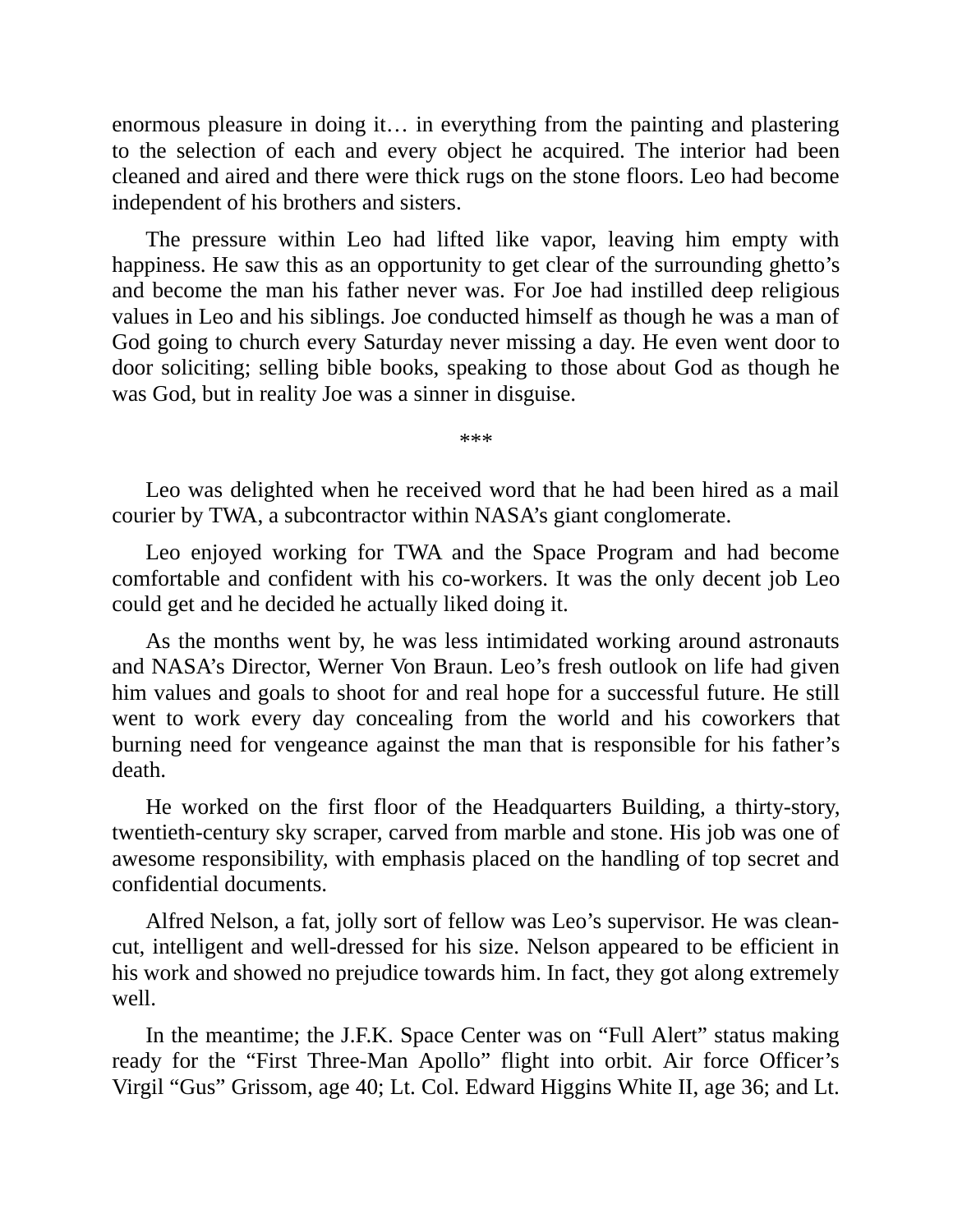Commander Roger B. Chaffee, age 31 were in gravity "G" force training in the M.O.S. Building, when word came from Mission Control (NASA), acknowledging their appointment for the mission. The M.O.S. was a multipurpose building where many advances in space exploration took place under strict security. Training maneuvers had become a part of the astronaut's daily routine. Such as weightlessness, flight simulations, scuba diving and "G" force gravity training.



Later that January, word from Mission Control for "All Systems Go" was announced; the countdown to commence at 10 am. Weather balloons floated majestically in the blue skies. It was the coldest winter in fifty-years with temperatures reaching 18 degrees. The media had been notified to move into position, while crowds of people parked their cars along the embankment of the Cocoa Beach/Titusville shoreline.

The V.A.B. (Vehicle Assembly Building) was one of the largest and tallest buildings in the world. It was made of grey stone and slate, the color of the sea. It stood at the mouth of the Atlantic on the Northeastern end of Cape Kennedy. It was a multipurpose building, where advances in technology took place. It included tracking stations, backup systems, ground-to-air communications, deep space scanners, monitoring devices, chemical propulsion labs and computers; and the rocket stages and boosters were assembled there as well.

The three-man Apollo mission had been moved to Launch Pad 9 where high propulsion fuel had been pumped into its fuel tanks. Staff and employees were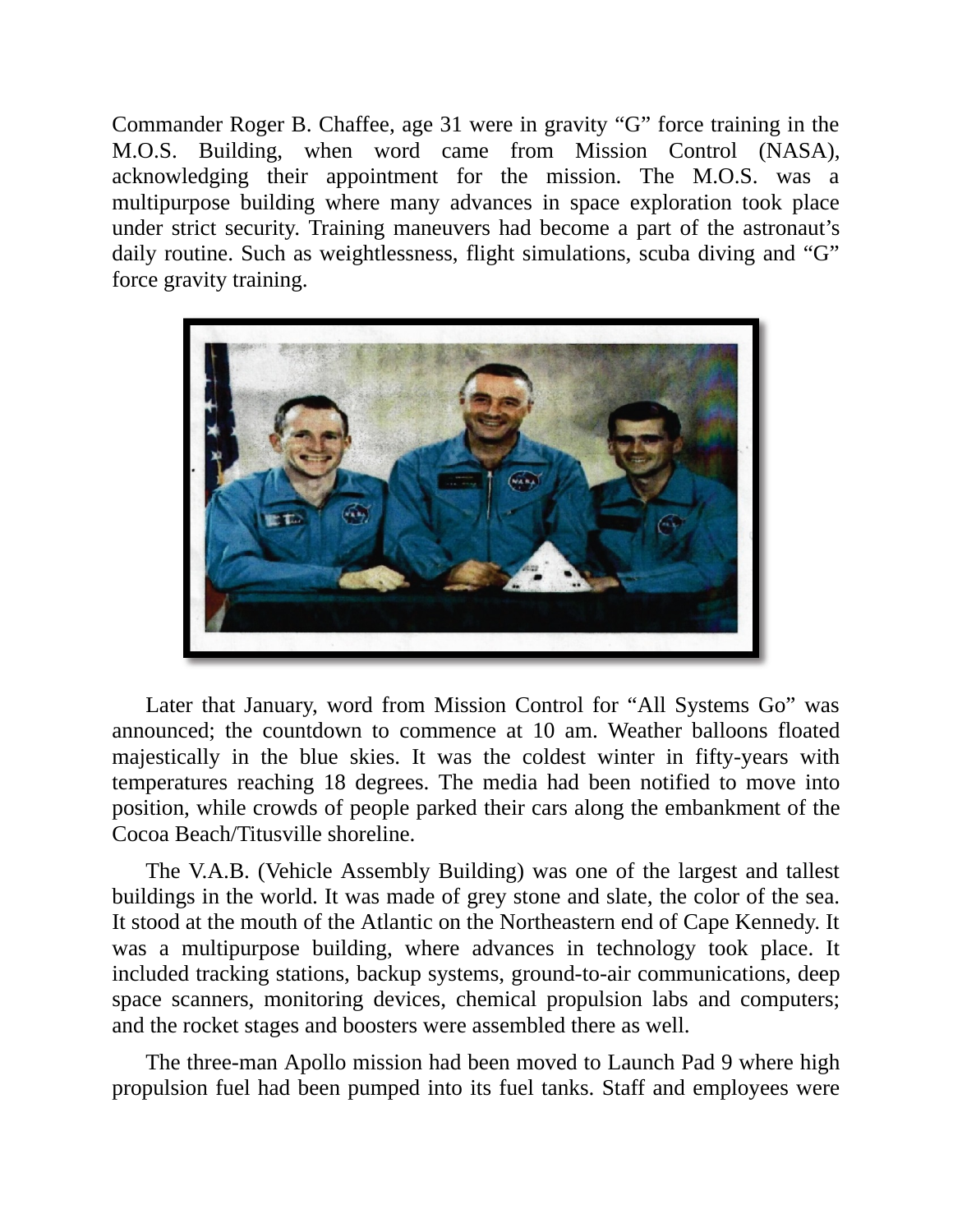on standby and had been evacuated from the back blast areas to the V.A.B. while astronauts Grissom, White, and Chaffee were being strapped into the Apollo Capsule.

\*\*\*

Communication documents vital to the launch had to be delivered, however, Leo had not completed his mail route yet. He was on route from Patrick Air Force Base, roughly sixteen miles Southeast of Cape Kennedy.

The tires on the Dodge van he drove were badly worn, but Leo drove fast just the same. He had climbed a steep Pineda Causeway and just cleared the top when the right rear tire blew. The down side of the hill was steep and slippery. He could hear the distant roar of an approaching truck. The courier van's tires squealed as he skidded around the bends.

Damn he thought, "This bitch is going too fast." The back of the van skidded on a left curve. Leo down-shifted afraid to brake in case he skidded again. There was a sharp right-hand curve and he lost traction on the back of the van. The curve seemed to go on forever. The van slid sideways and turned one hundred and eighty degrees, so it was going backward, then continued to spin in the same direction. "My God!" he screamed. He heard a loud horn, and then saw the truck. It was struggling up the hill on the other side of the two-lane causeway at a snail's pace. Leo glimpsed the driver's face; the guy's mouth was hanging wide-open, he appeared to be standing up straight as he stomped on his brakes.

There was just enough room to pass the truck if he could regain control. He heaved the steering wheel over and touched the accelerator. The two vehicles nearly collided head on.

Leo was miles from the nearest telephone, and he could not afford to abandon the courier van, with top secret documents aboard.

Meanwhile Alfred Nelson, the mailroom supervisor, had become frantic with worry. He was pissed and at a loss for words. He rushed out of his office and headed to the mailroom floor, then yelled out aloud, "Where in the hell is Leo Stegner? Where can he be?" Alfred pointed his index finger shaking it up and down at one of the mail couriers sitting at a nearby desk and then said, "Grab a telephone. Dial Wackenhut Security and ask them to search all roads leading from the air force base, and to get Leo back at all costs! The Director of NASA is threatening to delay the countdown if Leo did not arrive with the weather reports."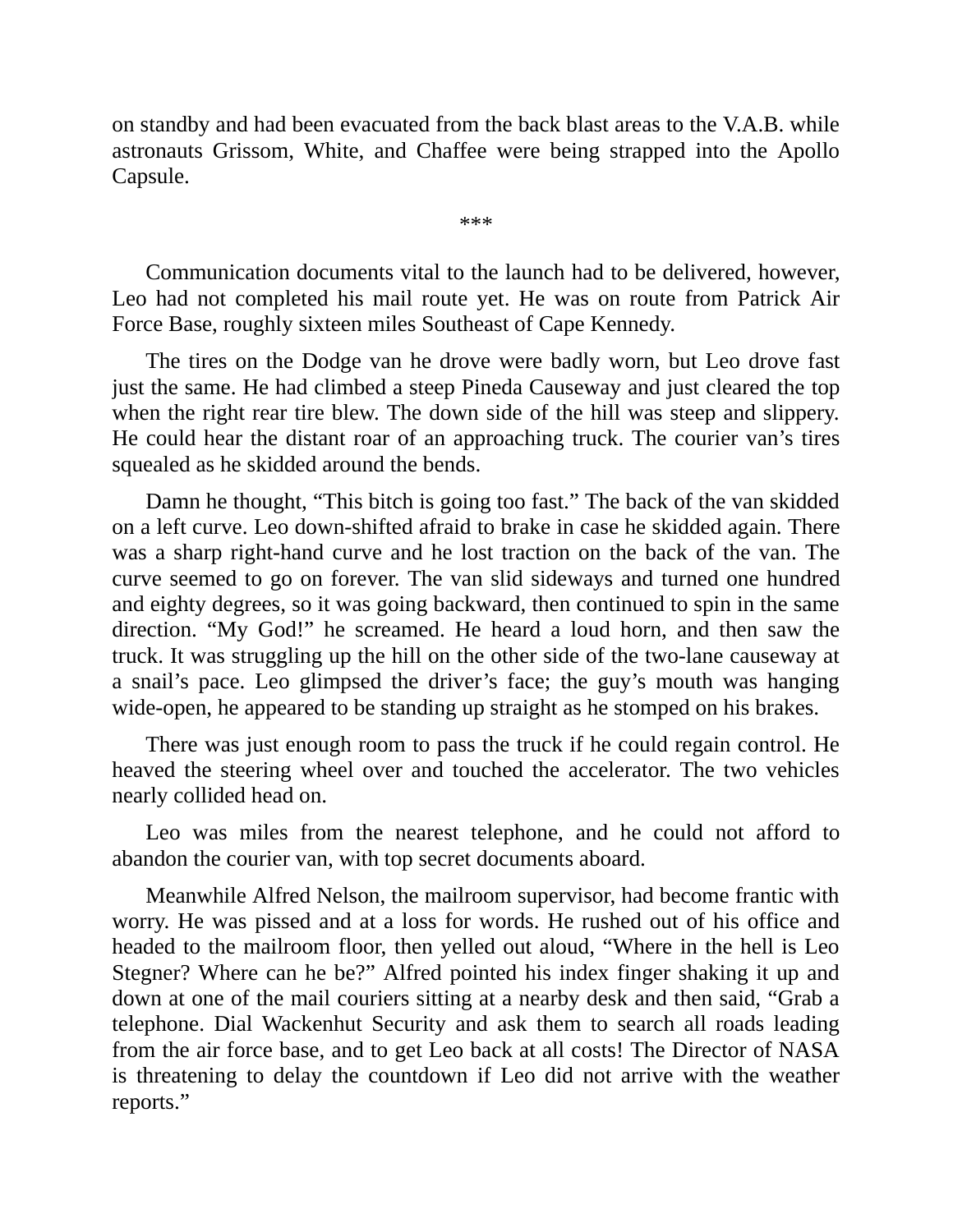Nelson raced back to his office and placed several calls in a desperate attempt to get a fix on his location. The weatherman at Patrick's Air Force Base had verified his departure nearly twenty -minutes ago, and the Bendix's people confirmed the same. Every department involved in the launch program was conducted in a classified manner and given a classified status. For that was the nature of the space program.

Leo had just finished changing the tire and lit a cigarette when security drove up. They jumped out of their cars with their hands on their guns and approached him with extreme caution.

"What the fuck!" Leo said. "Are you going to shoot me for smoking a motherfucking cigarette?"

"Are you Leo Stegner?"

"That's right," he replied. "What's going on?"

"That's what we want to know?" one officer said, craning his neck, looking right and left. "Everyone is looking for you!" His voice was angry, then alarmed. "You're delaying the launch and got the astronauts mad, and the Director is threatening to fire you."

Leo frowned "Well I don't give a damn! I almost lost my damn life fucking with this rush delivery shit, and I just finished changing a tire that blew out! Besides, I was given specific orders not to abandon the mail under any circumstance."

"Well, we can understand your position, but you can explain all of that when you get to Mission Control. Now let's get out of here. We will escort you!" another officer demanded.

Leo jumped into the van and they sped to the V.A.B. reaching speeds up to one hundred miles per hour. It seemed like hours before the V.A.B. building came into view. Leo steered toward it. There was a figure standing in the doorway, looking out at them. It was Nelson, who'd been worried about Leo's whereabouts, ran out into the street to meet them as they came to a screeching halt in front of the building. Nelson rushed to the van and snatched the door open. He noticed that Leo was inside, his hands and face, were filthy and dripping with sweat.

Nelson threw his arms up in the air. "What happened…what happened to you?" Nelson pleaded.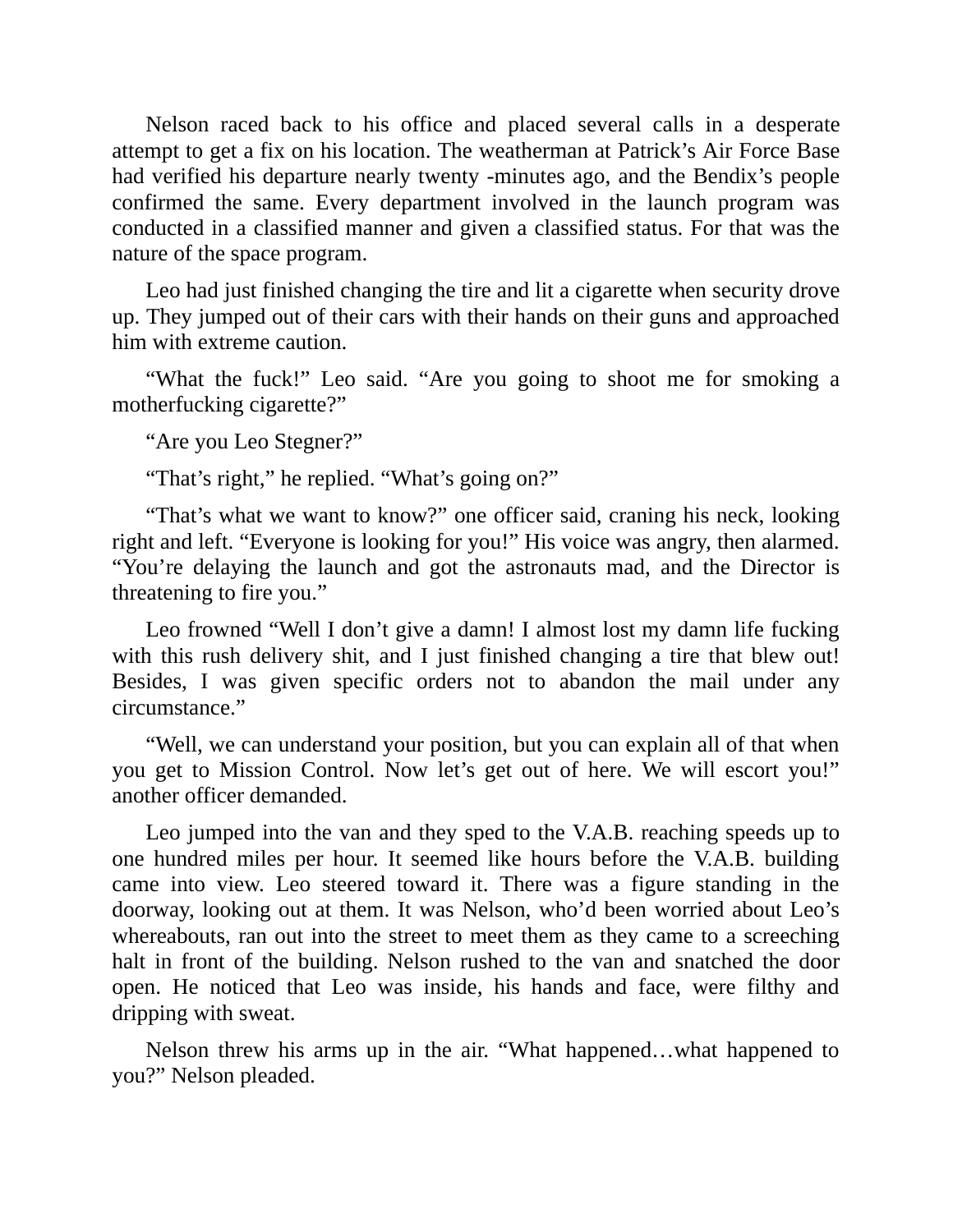"I couldn't call… had a flat on the way back," Leo replied.

"Inside and get those reports to the tenth floor. Hurry! Hurry!! Hurry!!! Our careers are at stake here," Nelson shouted in a sharp tone.

Leo ran into the building and took the elevator to the tenth floor. When the doors opened, Leo; who was sweating like a race horse, hurried to find the ranking NASA official at his huge semicircular desk, in his smart new suit, tapping his pencil on the paper blotter, looking annoyed.

Leo rushed into the office anxious and out of breath, not knowing what to expect. He threw up his hands and said, "I'm sorry I'm so late, I blew a tire. I got here as soon as I could!" He surrendered the documents and sat down. He began thinking about the near miss with the truck, and almost causing the halt to the three-man Apollo test launch. He could visualize the newspaper headline reading: "COURIER HALTS APOLLO LAUNCH/ FLAT TIRE."

The countdown was to resume just in time. Over the loud speaker he heard; "T-minus ten, minutes and counting." The "test" launch would commence, with hundreds of people and media affiliates watching seven miles off base. The on lookers had a view from every conceivable angle. The sky was crystal clear up and down range.

Nine minutes and several seconds later, the voice crackled over the loud speaker again. "Please stand by, please stand by… it is now T-minus eleven seconds and counting...Ten! Nine! Eight! Seven! Six! Five! Four! Three! Two! One! We have ignition… we have lift off!!

The crowd of reporters, family members and employees applauded as the giant three-manned Apollo space craft roared into high gear as a simulated launch rehearsal.

All of a sudden, without warning, all hell broke loose. "There's a fire in the cockpit…there's a fire in the cockpit!" We're on Fire, we're on fire!!! The astronauts yelled. "HELP, HELP….Aahhhhhh!"